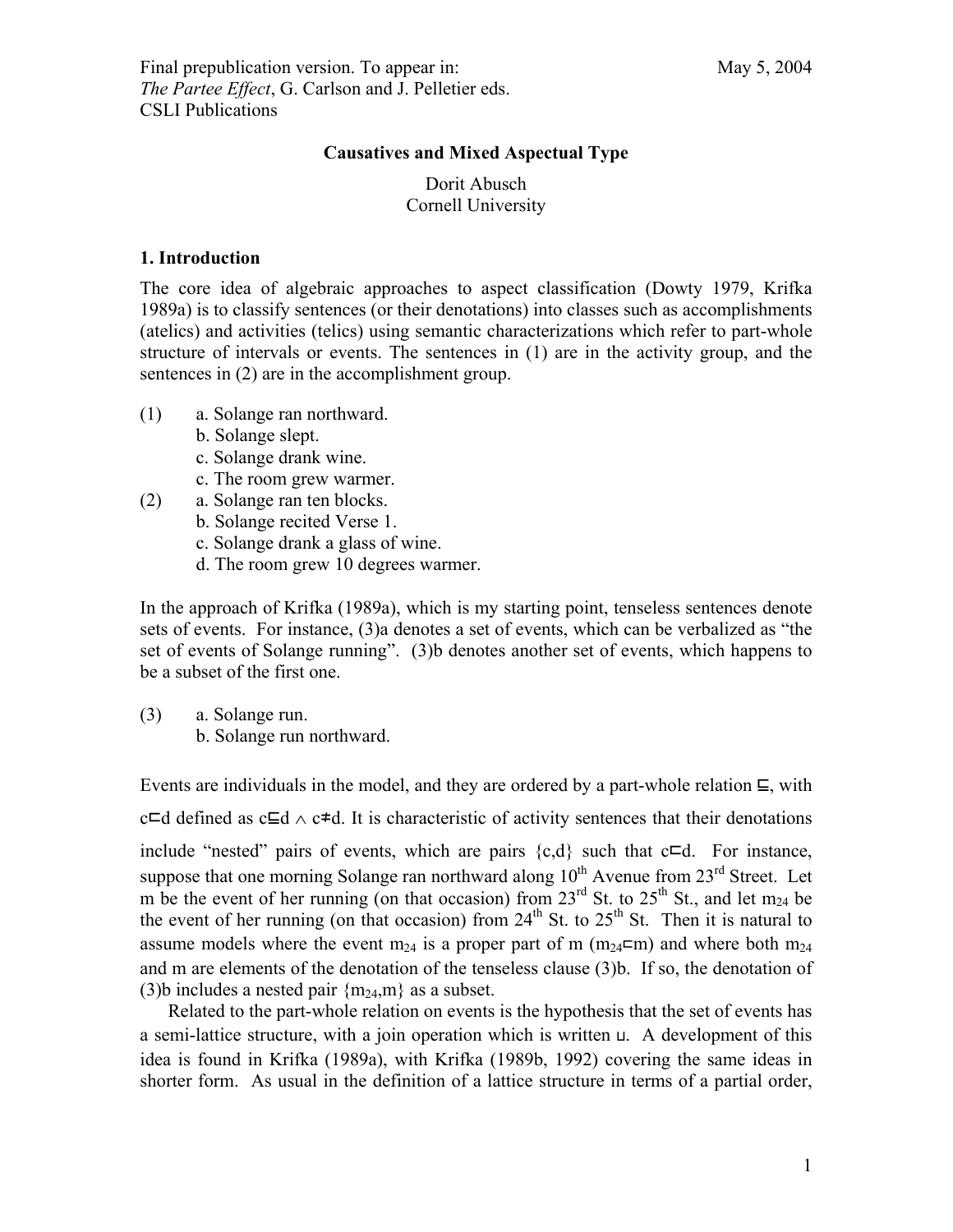d⊔e is defined to be the least upper bound for the set {d,e}, and such least upper bounds are assumed to exist.

To illustrate the join operation, let  $m_{23}$  be the event of Solange running from  $23^{\text{rd}}$  St. to 24<sup>th</sup> St. The run from 23<sup>rd</sup> St to 25<sup>th</sup> is formed as the join of the two subevents,  $m=$  $m<sub>23</sub>$ ⊔ $m<sub>24</sub>$ .

The semi-lattice structure is used to define *cumulativity* of predicates of events. A predicate P is cumulative iff for any c and d, if  $P(c)$  and  $P(d)$  then  $P(c \sqcup d)$ . For instance, let P be the denotation of (3)a, which is the set of events of Solange running. As applied to this case, the condition says that if c is an event of Solange running and d is an event of Solange running, then c⊔d is an event of Solange running. This is certainly intuitive for contiguous events like  $m_{23}$  and  $m_{24}$ . Krifka constructs an axiomatic theory in which it is proved that the denotation of (3)a, (3)b, and a variety of other activity predicates are cumulative. Cumulativity is suggested as the best theoretical construction of the notion of activity predicate.

This theory is applied directly in the semantics of durative *for*-adverbs. As illustrated in (4) and (5), these adverbs can modify activity sentences, but not accomplishment sentences.

- (4) a. Solange ran northward for five minutes.
	- b. Solange slept for five minutes.
	- c. Solange drank wine for five minutes.
- (5) a. \*Solange ran six blocks for five minutes.
	- b. ? Solange wrote a sentence on the blackboard for five minutes.
	- c. ? Solange drank a glass of wine for five minutes.

The constraint is imposed by putting a presupposition of cumulativity in the semantics of *for*-adverbs (Krifka 1989a, p. 167):

- (6) Where P is a property of events and Q is a property of time intervals, the denotation of [P for Q]
- $(i)$  is undefined, if P is not cumulative;
- (ii) is the set of events e such that P(e) and  $Q(\tau(e))$ , otherwise.

In the definition, a temporal phrase like *two minutes* is assumed to contribute a property of time intervals Q, the set of time intervals which are two minutes long.  $\tau$  is an operator which maps an event to its temporal projection. (7) shows how this is expressed using a measure function (Krifka 1989b).

# (7)  $\lambda i$ [**minute**(i)=2]

This paper is concerned with applying this theory to motion verbs and their causatives, and to similar change-of-state verbs. The major concerns are (i) to derive the aspectual properties of predicates using a compositional semantics, (ii) to clarify a phenomenon of certain causatives having a mixed activity/accomplishment character, and (iii) to motivate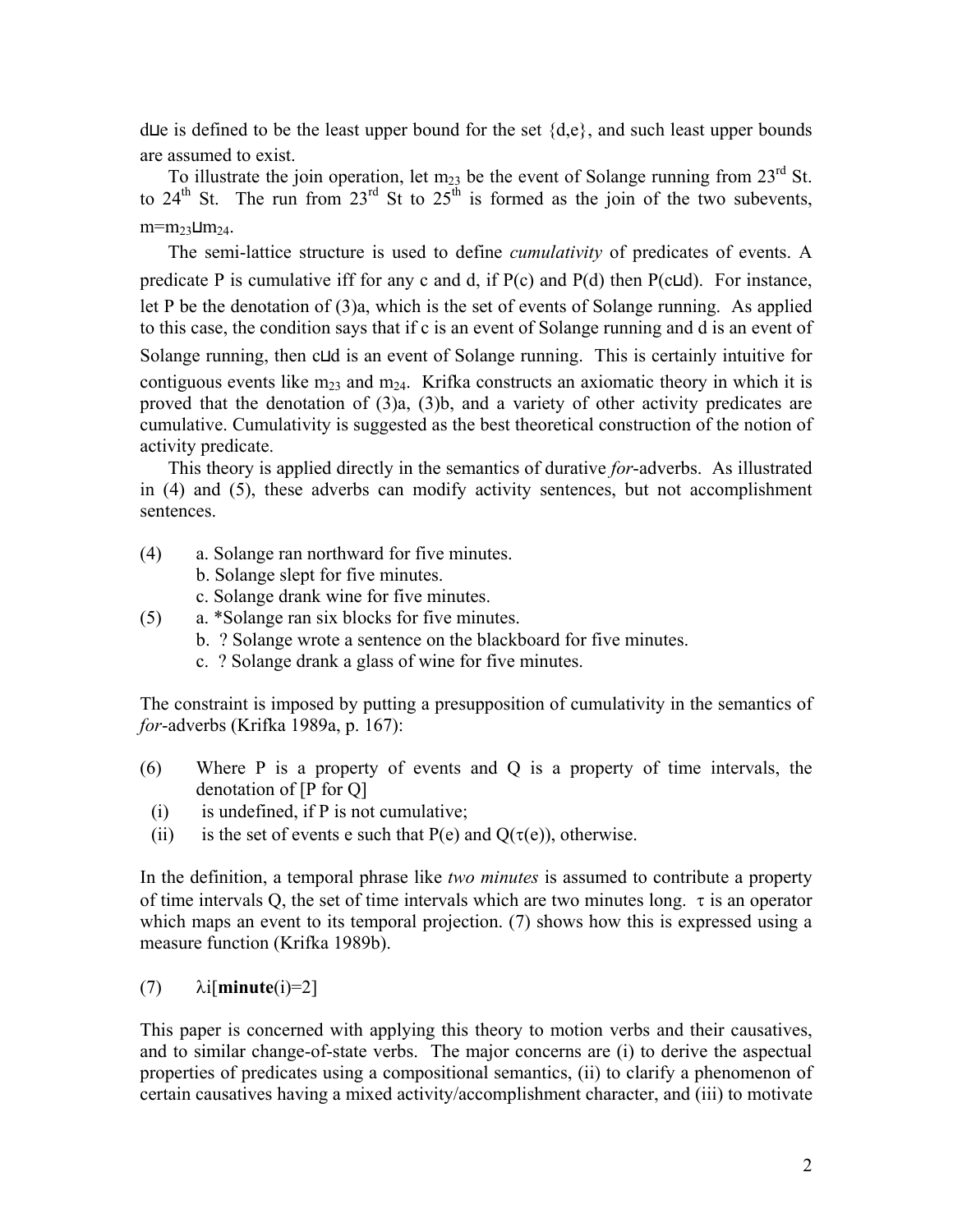and define a revised theoretical notion of activity. In Abusch (1985, 1986) I discussed (ii), using the framework of Dowty (1979), but the formal results were not conclusive. The present paper uses Krifka's results, which provides a framework for (i). The paper also incorporates an approach to path prepositional phrases from Cresswell (1985).

# **2. Motion verbs and their causatives**

The predicates in (8) describe motion of the individual denoted by the subject along a path described by a prepositional phrase. In (8)a the root verb is the motion predicate, while in the remaining cases (8)b-c the root verb provides a manner of motion predication.

- (8) a. The ship moved towards the reef.
	- b. The drums rolled onto the highway.
	- c. Solange's sled slid along the path.

For verbs with a manner of motion root as in (8)b-c, Levin and Rappaport (1992) suggested a representation which includes a motion predicate and a manner of motion predicate which takes its name from the root verb. I will assume that the motion predicate (which I write as **go**) takes an event and a path of motion as arguments, with  $\mathbf{g}_0(\mathbf{e}, \mathbf{p})$  understood as 'e is an event of motion along path  $\mathbf{p}'$ .<sup>1</sup> If the theme of motion is added with a theta role **theme**, this gives us the representation (9)b for the path motion sentence  $(9)a<sup>2</sup>$ 

(9) a. A sled slid towards a ravine.

b. ∃x∃y∃e∃p[**sled**(x) ⋀ **ravine**(y) ⋀ **go**(e,p) ⋀ **slide**(e) ⋀ **theme**(e,x) ⋀ **toward**(p,y)]

The manner of motion predicate is **slide**. When the root verb is the motion predicate, the representation is the same, except that the manner of motion predicate is dropped:

(10) a. A sled moved towards a ravine.

b.  $\exists x \exists y \exists e \exists p[\text{sled}(x) \land \text{ravine}(y) \land \text{go}(e, p) \land \text{theme}(e, x) \land \text{toward}(p, y)]$ 

As pointed out in Verkuyl (1972), path motion predicates are activities or accomplishments, depending on the path predicate. This is illustrated in (11). With the path predicate *northward*, we have an activity predicate, as indicated by compatibility with *for two minutes,* and incompatibility with *in two minutes*. With the path predicate *100 feet*, the data are reversed, showing that *roll 100 feet* is an accomplishment.

- (11) a. The drum rolled northward for two minutes.
	- b. \*The drum rolled 100 feet for two minutes.
	- c. \*The drum rolled northward in two minutes.
	- d. The drum rolled 100 feet in two minutes.

For the semantic analysis of paths, I will take the approach of Cresswell (1985), who treats paths as functions from points of time to areas of space: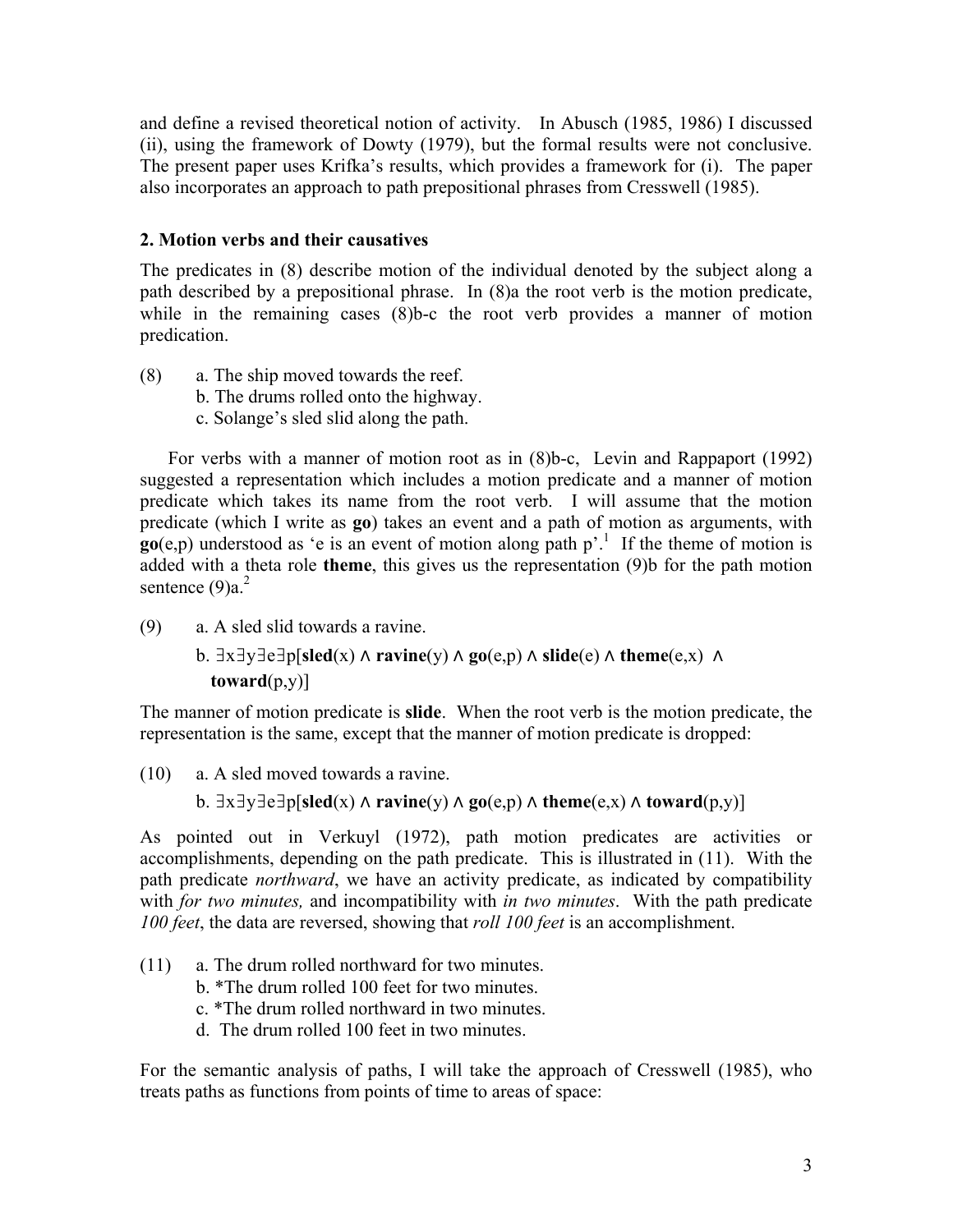Formally, it will turn out most convenient to make a path p a function from moments of time so that where t is an interval and m a moment within that interval (i.e.  $m \in t$ ),  $p(m)$  is the space occupied by the path at m.

Cresswell (1985, p.103)

The same path construction is found in Verkuyl (1978); see also Verkuyl (1993, Ch. 10).

The path construction makes it possible to define the semantics of *northward*, *100 feet*, *towards the ravine*, and similar adverbs and prepositional phrases as predicates on paths. Where p and q are two paths whose domains are contiguous intervals, one can also form the combination of the two paths (written p⊔q) as the set-theoretic union of the functions.

The aspectual dependency in (11) can now be analyzed as follows. The path predicate *northward* is cumulative, in that if p and q are contiguous paths, and each of them is directed northward, then their combination p⊔q is also a path directed northward. To show that *roll northward* is cumulative, we need to assume that the event-predicate **roll** is cumulative, and that the relation **go** has the summativity property  $(12)^3$ 

(12) ∀d∀e∀p∀q[**go**(d,p) ⋀ **go**(e,q)→ **go**(d⊔e,p⊔q)]

 (12) says that if p is the path of motion for the event d, and q is the path of motion for the event e, then the path of motion for the combined event d⊔e is the combined path p⊔q.<sup>4</sup> With these assumptions, one can prove that the predicate *roll northwards* is cumulative, which explains the compatibility with the *for*-durative adverb in (11)a. The proof is given in the appendix.

Next consider the transitive path motion constructions in (13). The moving object (i.e. the theme of motion, in theta-role terminology) is expressed as the object, and the subject expresses a causing event, or an individual participating in a causing event. Notice each sentence in (13) entails the corresponding intransitive sentence in (14). In a theta-role framework, this makes it natural to analyze the transitive logical form as having an additional cause theta role added as a conjunct. I will assume a theta role **cause** when the subject denotes an event and a theta role **causer** when the subject denotes an ordinary individual. This gives us the representations in (15) for the examples in (13).

(13) a. An explosion rolled a drum towards a ravine.

b. A woman rolled a drum towards a ravine.

- (14) A drum rolled towards a ravine.
- (15) a. ∃d∃x∃y∃e∃p[**explosion**(d) ⋀ **drum**(x) ⋀ **ravine**(y) ⋀ **cause**(e,d) ⋀ **go**(e,p) ⋀

**theme**(e,x)  $\land$  **toward**(p,y)]

b. ∃z∃x∃y∃e∃p[**woman**(z) ⋀ **drum**(x) ⋀ **ravine**(y) ⋀ **causer**(e,z) ⋀ **go**(e,p) ⋀

**theme**(e,x)  $\land$  **toward**(p,y)]

Notice that the formula **cause**(e,d) expresses a theta role of the event e; this means that it should be verbalized as "the cause of e is d" or "d causes e," not "e causes d."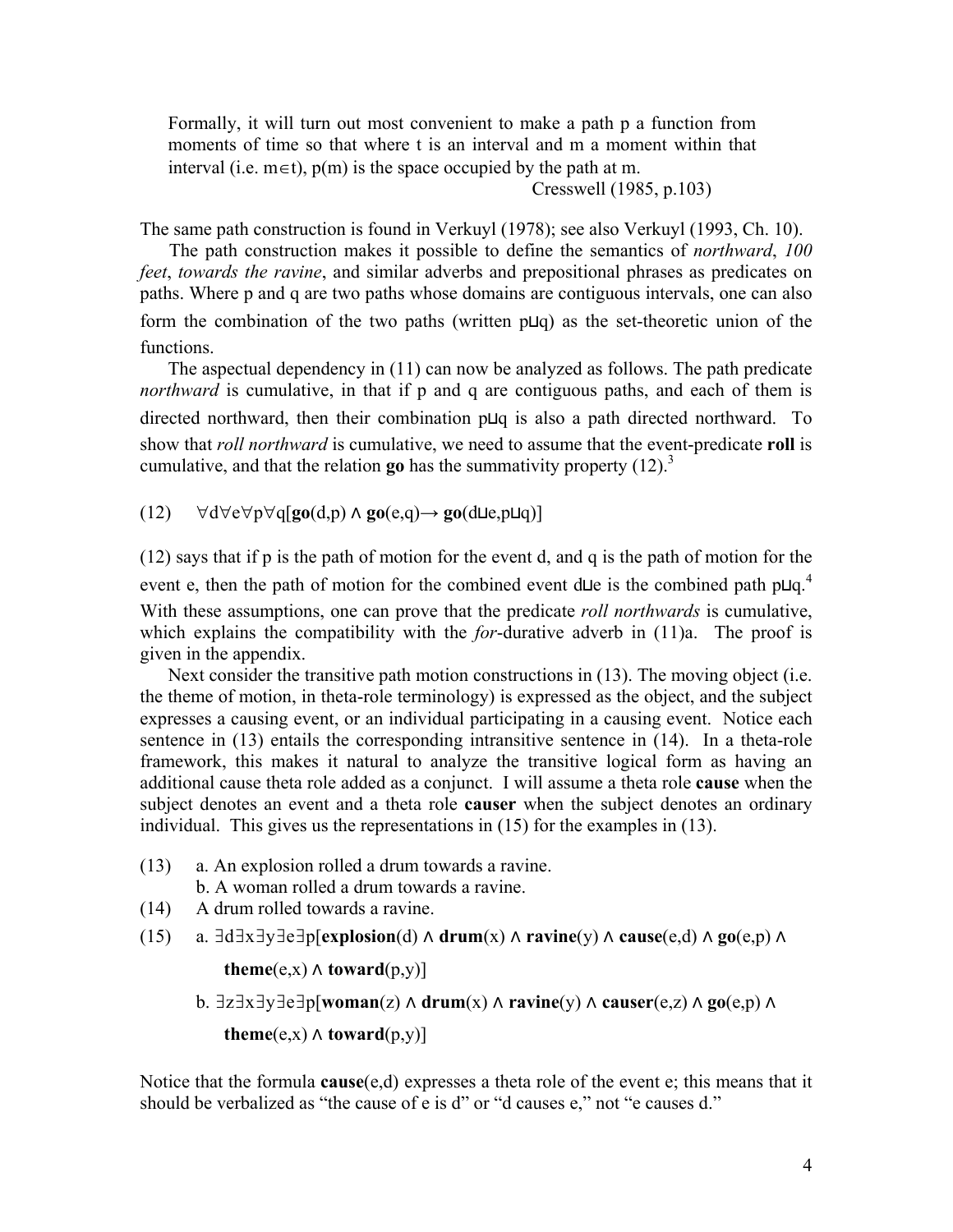With these representations, the valid inference from  $(13)a$  or  $(13)b$  to  $(14)$  has a simple predicate logic proof where the first and fourth conjuncts inside the existential quantifier in  $(15)a$  or  $(15)b$  are dropped, to obtain the representation of  $(14)$ , which is (16).

(16) ∃x∃y∃e∃p[**drum**(x) ⋀ **ravine**(y) ⋀ **go**(e,p) ⋀ **theme**(e,x) ⋀ **toward**(p,y)]

In Abusch (1985), I pointed out that causatives inherit the aspectual type of their intransitive counterparts. In (17), this is illustrated with a *for*-durative adverb testing for an activity aspectual type.

- (17) a. The drum rolled northward for two minutes.
	- b. Sandy rolled the drum northward for two minutes.
	- c. \*The drum rolled 100 feet for two minutes.
	- d. \*Sandy rolled the drum 100 feet for two minutes.

The analysis of this in Abusch (1985) used Lewis's (1973a,b) counterfactual analysis of the causation relation, and also built on Dowty (1979)'s application of that analysis to the semantics of natural language causatives. This led to certain difficulties and gaps in attempted proofs, due to the complexity of the counterfactual semantics. Here I will rework that analysis by treating the cause relation as a theta role, as already shown above, rather than as a relation between propositions which is defined in terms of a counterfactual. I will also adopt the strategy of hypothesizing summativity properties for theta roles, and assume that the **cause** and **causer** theta roles satisfy the summativity axioms in  $(18)^5$ 

(18) a. ∀d∀e∀d'∀e'[**cause**(e,d) ⋀ **cause**(e'd') **→ cause**(e⊔e',d⊔d')]

b. ∀x∀e∀x'∀e'[**causer**(e,x) ⋀ **causer**(e'x') **→ cause**(e⊔e',x⊔x')]

One can now prove that causative predicates such as those used in (13) are cumulative predicates of events. The appendix gives a predicate-logic proof of the cumulativity of *x push y northward*. Cumulativity then predicts compatibility with *for*-durative adverbs, as explained in section 1.

# **3. Causatives of change of state verbs**

Now I want to apply the same ideas to the causatives of change-of-state verbs. As shown in (19)a and (20)a, certain intransitive change of state verbs have activity readings.<sup>6</sup> Examples (19)b and (20)b show that the corresponding causatives also have activity readings.

- (19) a. The image changed for two minutes.
	- b. The technician changed the image for two minutes.
- (20) a. The room temperature increased for two minutes.
	- b. The open flame increased the room temperature for two minutes.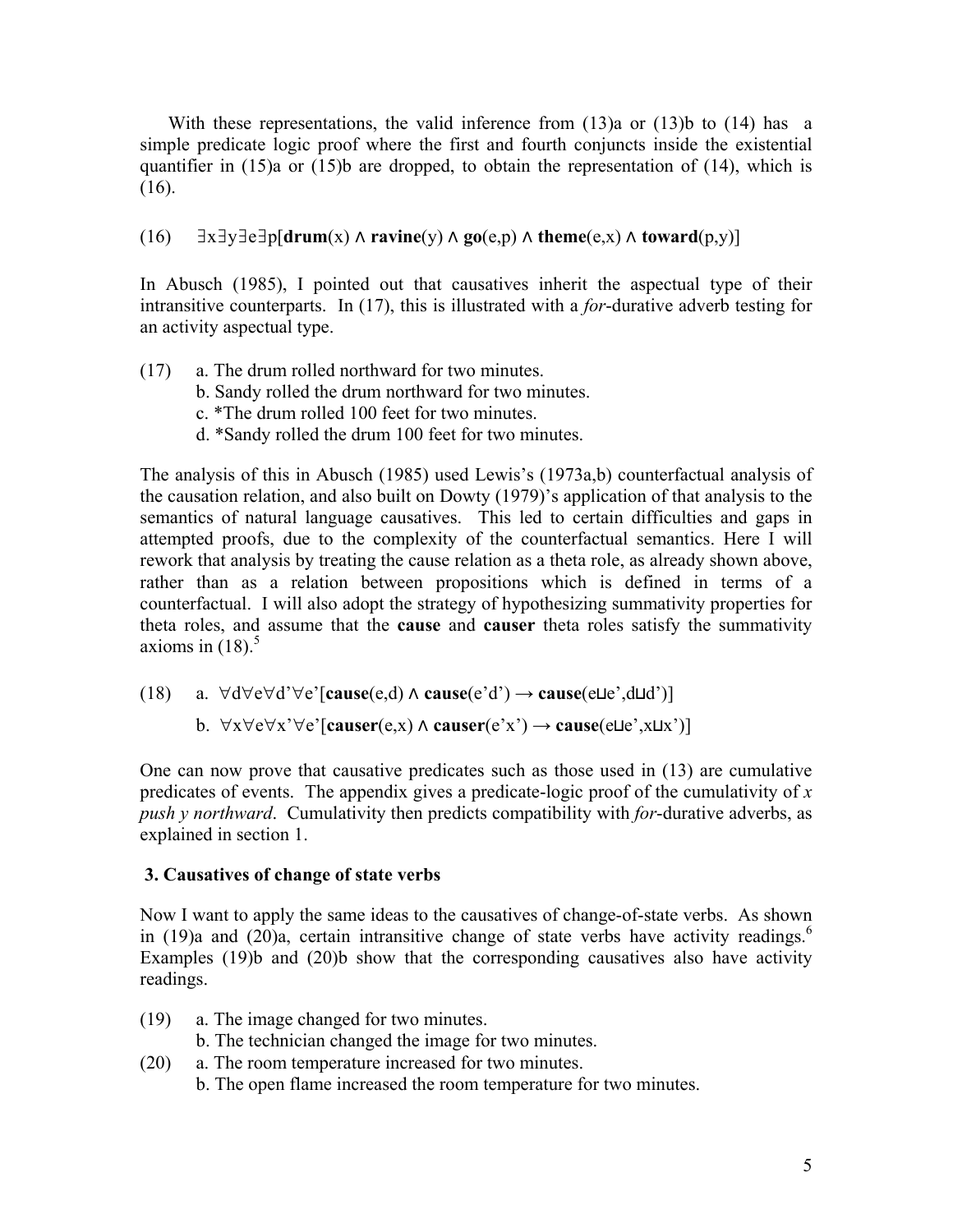In Abusch (1985), following a suggestion of Dowty (1979, p. 90), I developed an approach to these activity readings which was based on the vagueness of predicates such as *dark*. It relied on quantification over resolutions of the vagueness of the predicate, inside the scope of the *for*-durative adverb. It now seems to me that this analysis is not plausible for the full variety of predicates, because *change* and *increase*, for instance, are not vague. Here I will employ an analysis which is based on the treatment of motion predicates in the previous section.

The verbs *change*, *increase*, and *darken* do not describe ordinary physical motion. However, dimensions like temperature and darkness can be regarded as one-dimensional spaces, and color and the distribution of colors in the pixels of a computer screen can be regarded as multidimensional spaces. Change of state verbs can then be treated as describing motion in these abstract spaces. This allows us to apply Cresswell's construction, where a path is a function from moments in an interval to positions in a space, and introduce paths in the logical forms of change predicates. (21)b is directly based on the motion representation (9). For simplicity, I represent *the temperature*<sub>3</sub> with a free variable  $x_3$ .

- $(21)$  a. The temperature<sub>3</sub> increased gradually.
	- b.  $\exists e \exists p$ [**go**(e,p)  $\land$  **increase**(e)  $\land$  **theme**(e,x<sub>3</sub>)  $\land$  **gradual**(p)]
	- c.  $\exists e \exists p[go(e,p) \land theme(e,x_3) \land increase(p) \land gradual(p)]$

The adverb *gradual* is analyzed as a predicate on the path, analogous to the path predicate **toward** in (9). In (21)b, **increase** is a predicate on the event, but it is semantically natural to treat it as a predicate on the path instead, as shown in (21)c.

If we assume such logical forms for change predicates, we can apply the analysis of the aspectual type of motion predicates with no modification at all, except for the range of the path functions (i.e. one of the abstract spaces, instead of ordinary physical space). Cumulativity of the predicate *increase gradually* follows from the assumption that the one-place predicates **increase** and **gradual** are cumulative, and the two-place relations **go** and **path** are summative. To show that the transitive predicates used in (19)b and (20)b are cumulative, as before we need to assume that the **cause** theta role is summative.

A recent analysis of incremental-change verbs such as *increase*, *rise*, and *darken* is given by Hay, Kennedy, and Levin (1999). Instead of basing the representation of these verbs on path motion, their analysis uses logical forms which represent degrees.

#### **4. Initiation scenarios**

I have outlined an analysis of the motion and change verbs and their causatives which explains the aspectual type of the non-causative verbs, and the fact that the aspectual type is inherited by the causative form. The analysis also captures the fact that the causative forms entail corresponding non-causative forms.

But the last advantage is accompanied by an oddity. The reason that (23)a entails (22)a on my analysis is that the set of events (23)b is a subset of the set of events (22)b. In other words, any event of her rolling it northward is an event of it rolling northward. Similarly, the reason that  $(25)a$  entails  $(24)a$  is that  $(25)b$  is a subset of  $(24)b$ : any event of the technician changing the image is an event of the image changing. The analysis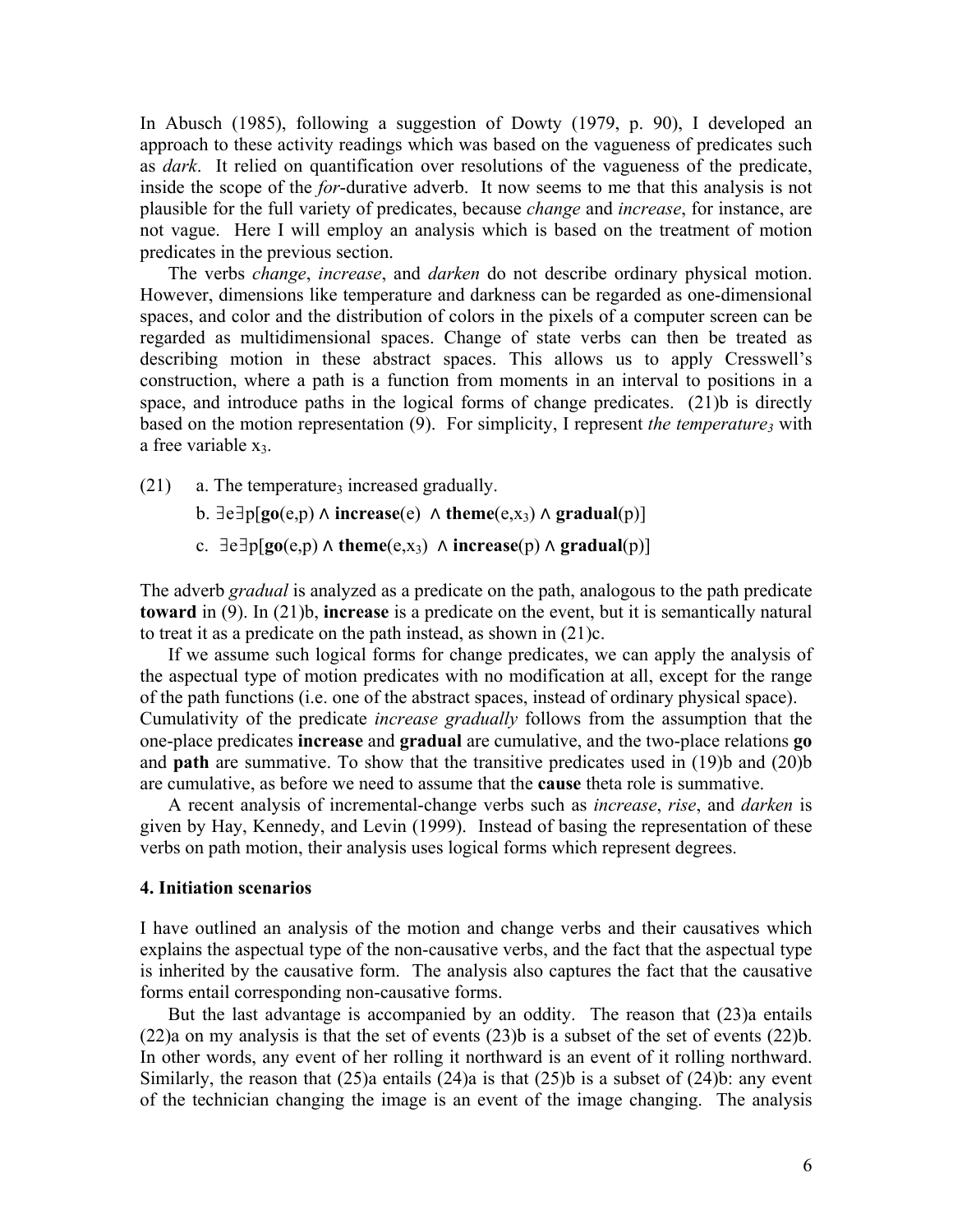identifies a causation-of-motion or causation-of-change event with a motion/change event.

 $(22)$  a. it<sub>2</sub> rolled northward

b. .  $\lambda e \exists p[go(e,p) \land roll(e) \land theme(e,x_2) \land path(e,p) \land northward(p)]$ 

- $(23)$  a. she<sub>3</sub> rolled it<sub>2</sub> northward
	- **b.**  $\lambda e \exists p$ [**go**(e,p)  $\Lambda$  **roll**(e)  $\Lambda$  **causer**(e,x<sub>3</sub>)  $\Lambda$  **theme**(e,x<sub>2</sub>)  $\Lambda$  **path**(e,p)  $\Lambda$ **northward**(p)]

```
(24) a. it<sub>2</sub> changed
```
b.  $\lambda e \exists p[go(e,p) \land$  **theme** $(e,x_2) \land$  **change** $(p)$ ]

 $(25)$  a. he<sub>3</sub> changed it<sub>2</sub>

b.  $\lambda e \exists p[go(e,p) \land causer(e,x_3) \land theme(e,x_2) \land change(p)]$ 

This identification is not obviously unsatisfactory, but it does place constraints on the kind of event models we can work with. In particular, if one thinks that the set of participants in the event should be uniquely recoverable from the token event, then there is a problem. The technician should be a participant in an event of the technician changing the image (i.e. an event in the extension of *the technician change the image*), but not in an event of the image changing (i.e. an event in the extension of *the image change*), and so the two events must be different.

The worry about the identification of causative and non-causative events can be sharpened into an actual defect by considering modification by time adverbs*.* It is standardly assumed that *in*-durative adverbs measure the temporal extent of accomplishments. If causative events are identified with non-causative events, then there can be no difference in temporal extents. The examples  $(26)-(27)$  show that this is potentially problematic.

- (26) a. The temperature changed by five degrees in ten minutes.
	- b. The super changed the temperature by five degrees in ten minutes.
- (27) a. The temperature changed by five degrees in twenty minutes.
	- b. The super changed the temperature by five degrees in twenty minutes.

Suppose your office is cold, and you ask the super to fix the problem. Knowing exactly what to do, he sets the thermostat in a certain way, releases air from valves in the radiators, and performs other heating-technical manipulations. In the first ten minutes that he is working, there is no change in the room temperature. Then as he continues to work for another ten minutes, the temperature goes up five degrees. Which of the sentences in  $(26)-(27)$  is true in this situation?  $(26)a$  is clearly true.  $(26)b$  seems false, because it took the super twenty minutes to do the job. (27)a seems either false, or uninformative by comparison with  $(26)a$ .  $(27)b$  is true. These data suggest that the change event should be distinguished from the causation-of-change event, so that they can have different temporal measures.

Here is another scenario. Consider a contest (a Scottish traditional sport) in which the participants are supposed to roll a large tree trunk down a hill as far as possible and in as little time as possible. After the start pistol is fired, this can be done by just pushing it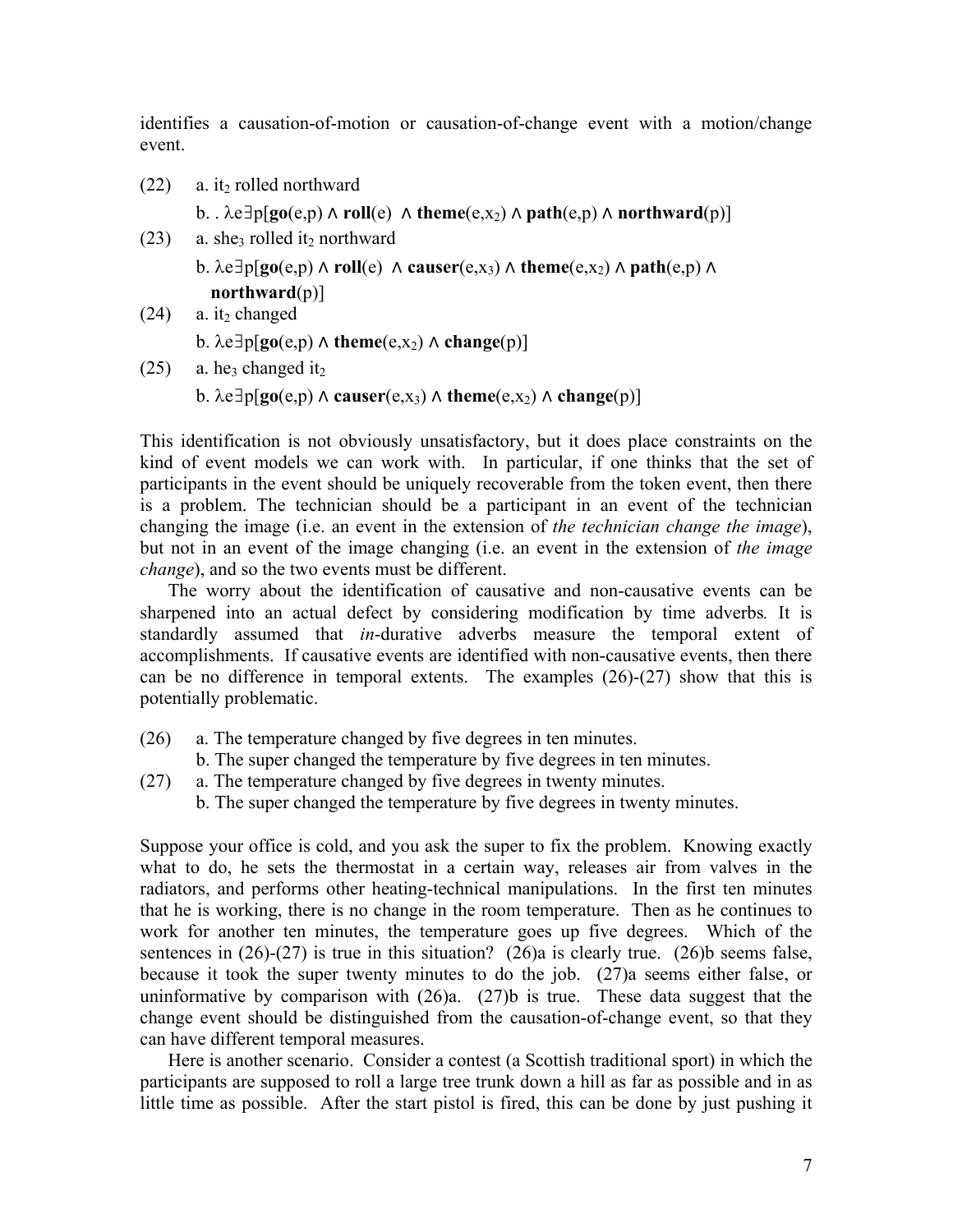steadily with one's body, or by constructing elaborate systems of poles and wedges at the top of the hill which give the log a mighty push, whereupon the log rolls along the course by itself. The sentence (28)a is non-specific about whether Cyrus followed the steadypushing strategy, or the initiation strategy in which all his effort is concentrated at the start. The sentence can be true in either case.

- $(28)$  a. Cyrus rolled the log<sub>3</sub> 40 feet.
	- b.  $\exists e \exists p$ [causer(e,cyrus)  $\land$  theme $(e, x_3) \land$  roll $(e) \land go(e, p) \land foot(p)=40$ ]

 (28)b gives a representation for (28)a which includes a measure function on the path, capturing the modifier *40 feet*. (29)a is the intransitive counterpart of (28)a, and (29)b is its event-semantic representation.

 $(29)$  a. The log<sub>3</sub> rolled 40 feet. b.  $\exists e \exists p$ [theme $(e, x_3) \land$  roll $(e) \land go(e, p) \land foot(p) = 40$ ]

Consider an occasion where Cyrus used the initiation strategy: he spent 100 seconds getting the log moving, and then it moved without his intervention for 50 seconds. Which of the sentences in  $(30)-(31)$  are true?

- (30) a. The log rolled 40 feet in 50 seconds. b. Cyrus rolled the log 40 feet in 50 seconds.
- (31) a. The log rolled 40 feet in 150 seconds. b. Cyrus rolled the log 40 feet in 150 seconds.
- (32) a. The log rolled 40 feet in 100 seconds.
	- b. Cyrus rolled the log 40 feet in 100 seconds.

Of the intransitive sentences, (30)a is clearly true. (31)a is either false or uninformative relative to (30)a. (32)a strikes me as false, or uninformative and oddly arbitrary. Of the transitive sentences, I think one can think of both (31)b and (32)b as true. (30)b seems false to me, though the intuition isn't entirely clear. Some of these intuitions are not entirely clear or systematic; for instance a reviewer is not sure that (30)b should be called false. But taking  $(30)$ - $(32)$  together, it is clear and systematic that there are differences in truth value or status between the a. examples and the corresponding b. examples. This is unexplained on a theory which identifies the rolling event with the causation-of-rolling event, because on such a theory the temporal extent of the rolling event and the causation-of-rolling event must be the same.<sup>7</sup>

Similar data for frame temporal adverbs were discussed in Abusch (1985). When a frame adverb like *on Sunday* modifies a clause with causative meaning, both the causing activity and the change must fall within the frame picked out by the adverb in order for the sentence to be true. Assume that (33)a,b are to describe a scenario where John killed Slinky (who was a snake) by shooting. John's shooting is the causing event, and Slinky's dying is the change of state event.

(33) a. John killed Slinky on Saturday. b. John killed Slinky on Sunday.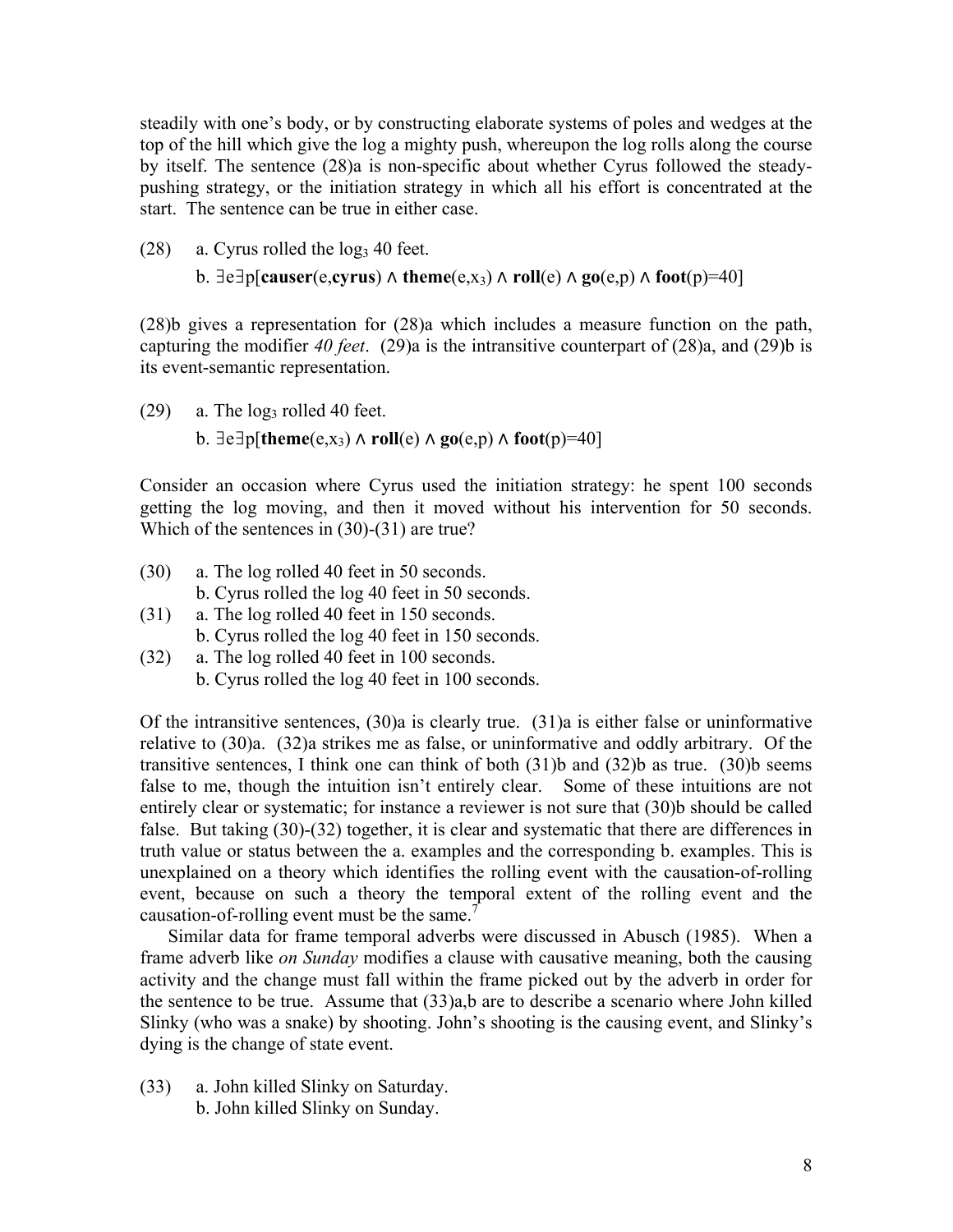#### b. John killed Slinky on the weekend.

Suppose the shooting occurred on Saturday, and the resulting death on Sunday. (33)c is an adequate description of the scenario, but (33)a and (33)b are not. This can be attributed to a requirement that both the cause and effect events fall within the interval designated by the frame adverb. This falls out if *kill* is given a causative semantics, with a killing event composed of a cause d and an effect e, because if d⊔e falls within a given period, than so do d and e individually.

These data demonstrate a problem with identifying causation of motion/change events with motion/change events. The problem with the representation is that the causation predicate is treated as an intersective modifier of the change/motion predicate, rather than as an operator which introduces a new causative event.

A definition in Dowty (1979) is relevant here. Although he doesn't discuss examples like (30)-(33), the definition he provides for his cause operator in the fragment at the end of his book (1979, rule 15, p. 353) covers such cases. Dowty's CAUSE operator is analyzed in terms of Lewis's definitions of causal dependence, which is defined in terms of counterfactuals. It is Dowty's temporal addition to the definition of  $[\varphi]$  CAUSE  $\psi$ which is relevant to my discussion. The CAUSE operator is a bi-sentential operator where  $\varphi$  is a proposition describing the cause, and  $\psi$  is a proposition describing the result. The definition requires that if  $\lceil \phi \rceil$  CAUSE  $\psi$  is true at an interval i, then  $\phi$  is true at some subinterval of i, and  $\psi$  is also true at some subinterval of i. This covers the frame adverb data  $(33)$ , and also the *in*-adverb data  $(30)-(32)$ .

Adapting Dowty's subinterval conditions to event-semantic terms, one could require that a motion-causation event e should have a causing event d and a motion event m as subparts. I will go a bit further than this, and say that the complex event is the join of the two constituent events. The representation is exemplified in (34)b, which is the property of events denoted by the tenseless clause (34)a. The event variable d designates the causing event and the event variable m designates the motion event; d causes m, and the causative event e is stipulated to be the join of d and m.

(34) a. A woman push a sled northward.

b. λe∃x∃y∃d∃m∃p [**woman**(x) ⋀ **sled**(y) ⋀ e=d⊔m ⋀ **cause**(d,m) ⋀

 $\text{push}(d, x, y) \land \text{go}(m, y, p) \land \text{northward}(p)$ 

Here I have also dropped theta-role theory, and replaced it with a representation which includes three-place relations. The formula **push**(d,x,y) is understood as 'd is an event of x pushing at y' and the formula **go**(m,y,p) is understood as 'm is an event of y moving along path p'. Notice also that the agent x is not a direct argument of a cause relation. Instead x is an argument of the root relation **push**, and the event argument of **push** is also an argument of **cause**. I also changed the order of arguments of **cause**, so that **cause**(d,m) is read as "d causes m".

This representation addresses the problems with *in*-durative and frame adverbs. When an *in*-durative adverb modifies (34)a, it will measure the size of the complex event corresponding to the variable e, rather than the motion event m. Let's go back to the example scenarios. In the log-rolling scenario, (31)b is predicted to be the most accurate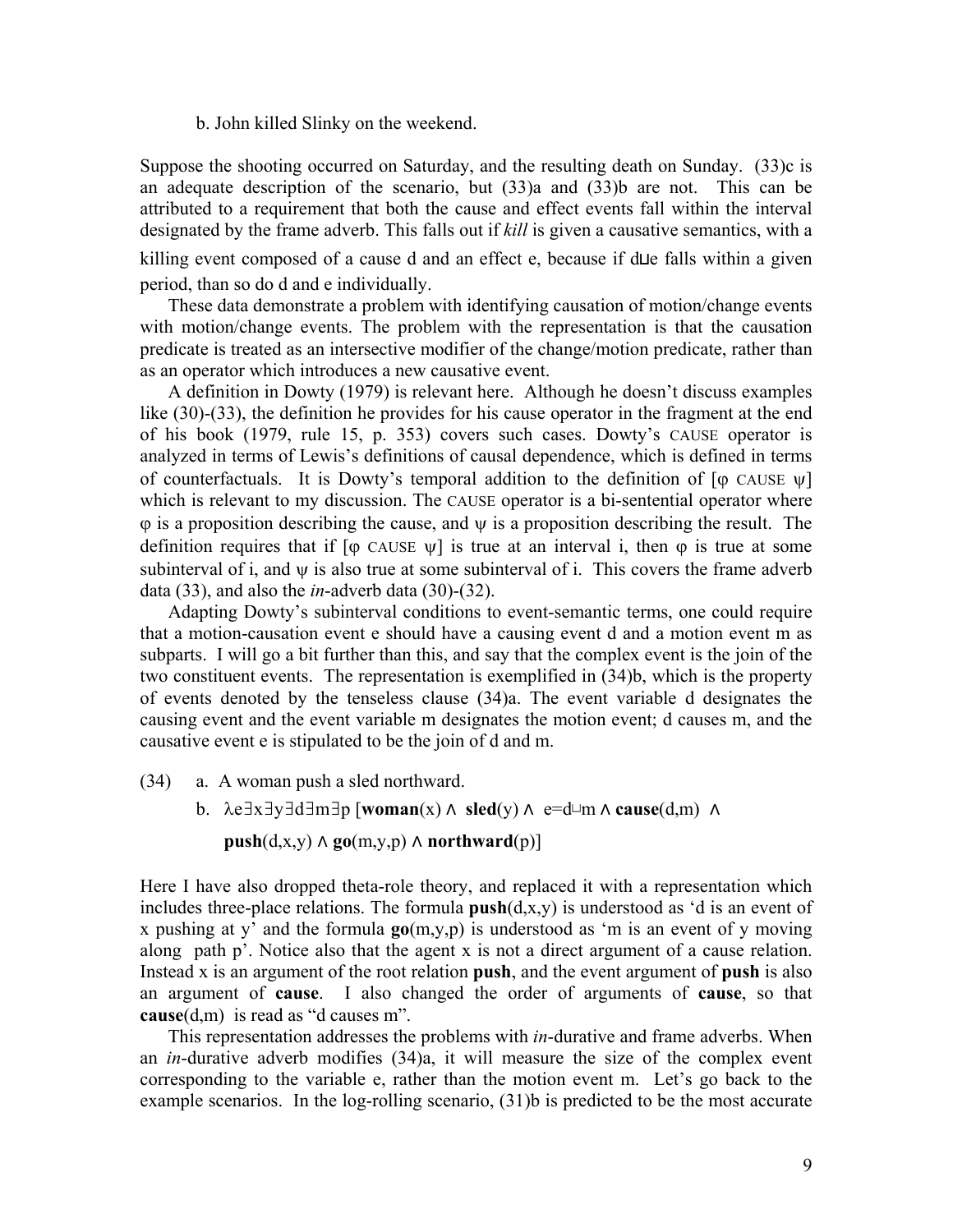description out of the three causative options (30)b, (31)b, and (32)b. In the temperature scenario, (27)b is predicted to be more accurate than (26)b. This agrees much better with intuitions than the single-event semantics.

Does the new causative semantics have the right aspectual properties? We need to show that it predicts the interaction between path predications and aspectual types, and that the aspectual type of a non-causative is inherited by the causative. For reasons of space, I will not cover all the individual cases. Instead, the appendix gives a proof in the multiple-event causative semantics that *x push y northward* is cumulative.

## **5. Mixed aspectual type**

Let's look at a variant of the temperature scenario. Imagine a computer-hacking contest where the contestants are supposed to change the image on a computer screen on the other side of the country in as little time as possible, by executing commands, guessing passwords, releasing destructive worms, or whatever. Any change at all on the target screen counts as success. Sentence (35) can describe a successful round of the contest.

(35) Cyrus changed the image in 16½ minutes.

This hacking-scenario is like the earlier initiation scenarios, except that the motion/change event is very short. Cyrus spends nearly all of the 16½ minutes on his hacking activity, and at the end, there is a short event of the screen changing. This is just a variation in the temporal size of the causing and motion/change events, so it is not surprising that (35) falls under the multiple-event causative semantics. A model where it is true will contain an event d of which Cyrus is the agent (this is his typing and programming activity) and an event m which is an event of the screen changing, with m caused by d and the combined event d⊔m having a temporal extent of 16½ minutes. These constraints are stated in (36), where y corresponds to the image.

# (36) e=d⊔m ⋀ **cause**(d,m) ⋀ **agent**(d,Cyrus) ⋀ **go**(m,y,p)⋀ **change**(p) ⋀  $minute(e)=16\frac{1}{2}$

 (35) has the syntactic structure (37)a, with the *in*-adverb modifying the tenseless sentence (37)b. This tenseless sentence denotes the property of events (37)c. In the previous section, I said that properties of events named by lambda-expressions with this syntactic form are cumulative; so (37)c is cumulative. On the theory of durative adverbs we are currently assuming, it follows that the modifier could be a *for*-adverb rather than an *in*adverb. The reason is that, on our assumptions, *for*-adverbs denote functions which are defined exactly on the cumulative predicates of events.

- (37) a. [Past [[Cyrus change the image] [in 16½ minutes]]]
	- b. Cyrus change the image.
	- c. λe∃d∃m∃p[e=d⊔m ⋀ **cause**(d,m) ⋀ **agent**(d,Cyrus) ⋀ **go**(m,y,p)⋀ **change**(p)]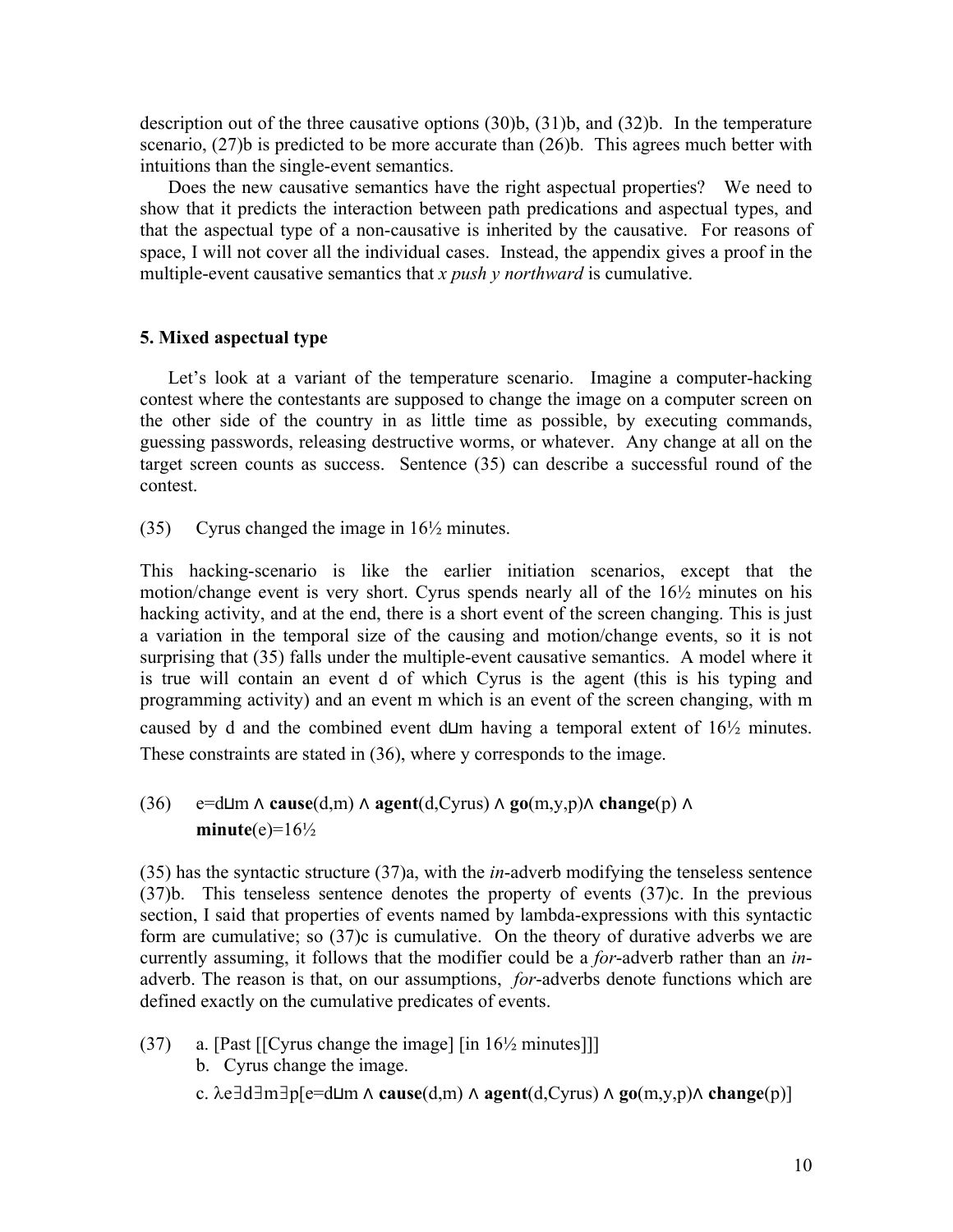But in fact, a version of (35) with a *for*-adverb is odd in this scenario:

(38)  $\#Cyrus changed the image for 16\frac{1}{2} minutes.$ 

This problem is recorded in (39).

#### (39) Problem 1

In certain scenarios*, for*-durative adverbs can not modify predicates of events which are cumulative according to the multiple-event causative semantics.

Here is an elaboration of the hacking scenario. Suppose that after taking control of the trans-continental computer, changing the image, and thereby winning the round, Cyrus can change the image continuously by moving his mouse around. After winning, he does this for five minutes, as a kind of victory lap. This is described by (40).

(40) After winning, Cyrus changed the image for five minutes, to celebrate.

Here we do find the tenseless sentence (37)b being modified by a *for*-adverb. To construct a model for this example, suppose that during the five-minute celebratory interval, Cyrus makes small mouse motions  $d_1, \ldots, d_n$ , with each  $d_i$  causing a corresponding image change mi. For any i we have:

∃pi[**agent**(di,**Cyrus**) ∧ **cause**(di,mi) ∧ **go**(mi,y,pi) ∧ **change**(pi)].

In other words for each i,  $d_i \sqcup m_i$  is in the set of events (37)c. Using cumulativity, we can

establish that the complex event  $(d_1 \sqcup m_1) \sqcup ... \sqcup (d_n \sqcup m_n)$  is also an element of the set of events (37)c. So, there is an event which has a temporal extent of five minutes and is an element of the set of events denoted by the tenseless sentence (37)b, and that set of events is cumulative. This gives us an adequate analysis of (40), on Krifka's theory (as described in Section 1) that a *for*-durative adverb is a measure modifier, with a presupposition of cumulativity. This is a good result. The problem is that, by similar reasoning, (38) should be good in the non-extended scenario.

The comparison between (38) and (40) shows that, to determine whether a *for*-adverb can be used, it is not sufficient to check general algebraic properties of the predicate (i.e. the VP meaning) such as cumulativity. Somehow, the acceptability of the *for*-adverb depends on whether particular events in the extension of the predicate have a "local" accomplishment character, or a "local" activity character. This is a second and more conceptual problem:

(41) Problem 2

Whether a *for*-adverb is usable depends on local properties of the model involving token events, not on general algebraic properties of the argument predicate of events.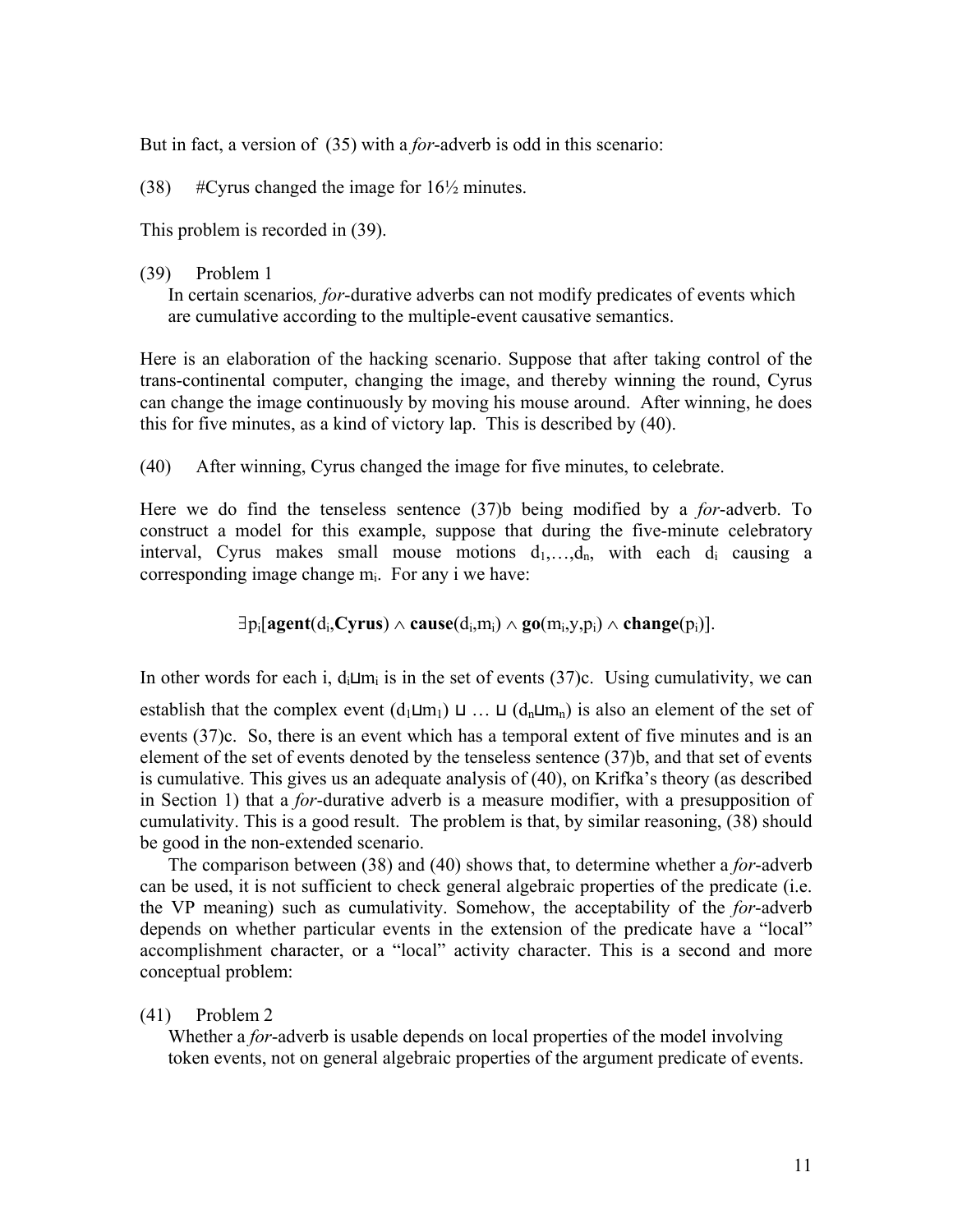The sense of "local" has to be explained, because in the theory of aspectual type I am assuming, the opposition between activities, accomplishments, and states is a classification of properties of events, not of token events. Being an activity is, precisely, something which is true of properties of events, not token events.

Is there a counterpart of Problem 2 with *in*-adverbs? Suppose we analyzed *in*-adverbs in the same way as *for*-adverbs, with a presupposition about the aspectual type of the argument, for instance non-cumulativity or non-quantization. Then there would be a similar problem, because (as a description of our scenario) sentence (42)a is good, but sentence (42)b is bad.

- (42) a. Cyrus won by changing the image in  $16\frac{1}{2}$  minutes.
	- b. After winning, he changed the image in 5 minutes.

I think this contrast makes a point, though in fact Krifka (1989a) gives a different analysis of *in*-adverbs which says that *in*-adverbs merely order an event inside an interval and measures that interval, without any presupposition.

# **6. Non-quantized application**

In the hacking scenario, there is a sense in which Cyrus's celebratory image-changing had an activity character. For any i,  $d_i \sqcup m_i$  is an event of Cyrus changing the image, and so is the compound event  $(d_1 \sqcup m_1) \sqcup ... \sqcup (d_n \sqcup m_n)$ . Since  $d_i \sqcup m_i$  is properly included in  $(d_1 \sqcup m_1) \sqcup ... \sqcup (d_n \sqcup m_n)$ , there is a pair of events, both of which are in the extension of *Cyrus change the image*, with one properly included in the other. As was mentioned in the introduction, this nesting of instances is characteristic of activity predicates.

In a similar way, the initial image-changing event d⊔m, which won Cyrus the round in 16½ minutes, does not have an activity character, because it includes no proper subevents which are also events of Cyrus changing the image.

Problem 1 arises when we assume a semantics for *for*-adverbs which stipulates a presupposition of cumulativity as the aspectual constraint imposed by the adverb, with no other presupposition or entailment related to part-whole structure. Even though d⊔m contains no proper sub-events which are events of Cyrus changing the image, it is in the extension of *Cyrus change the image*, that set is cumulative, and d⊔m has temporal extent 16½ minutes. This predicts that (38) should be true and acceptable in the initial version of the hacking scenario (without the celebration), which it is not.

 I think Problem 2 indicates that *for*-adverbs have a sub-event or sub-interval implication. This was originally proposed by Bennett and Partee (1978), and Dowty (1979) gave the following interval semantics for *for*-adverbs.<sup>8</sup> Note that (ii) entails that  $\varphi$ is true at i itself.

(43) Dowty's semantics

 $\lceil \phi \rceil$  for Q is true with respect to the interval i iff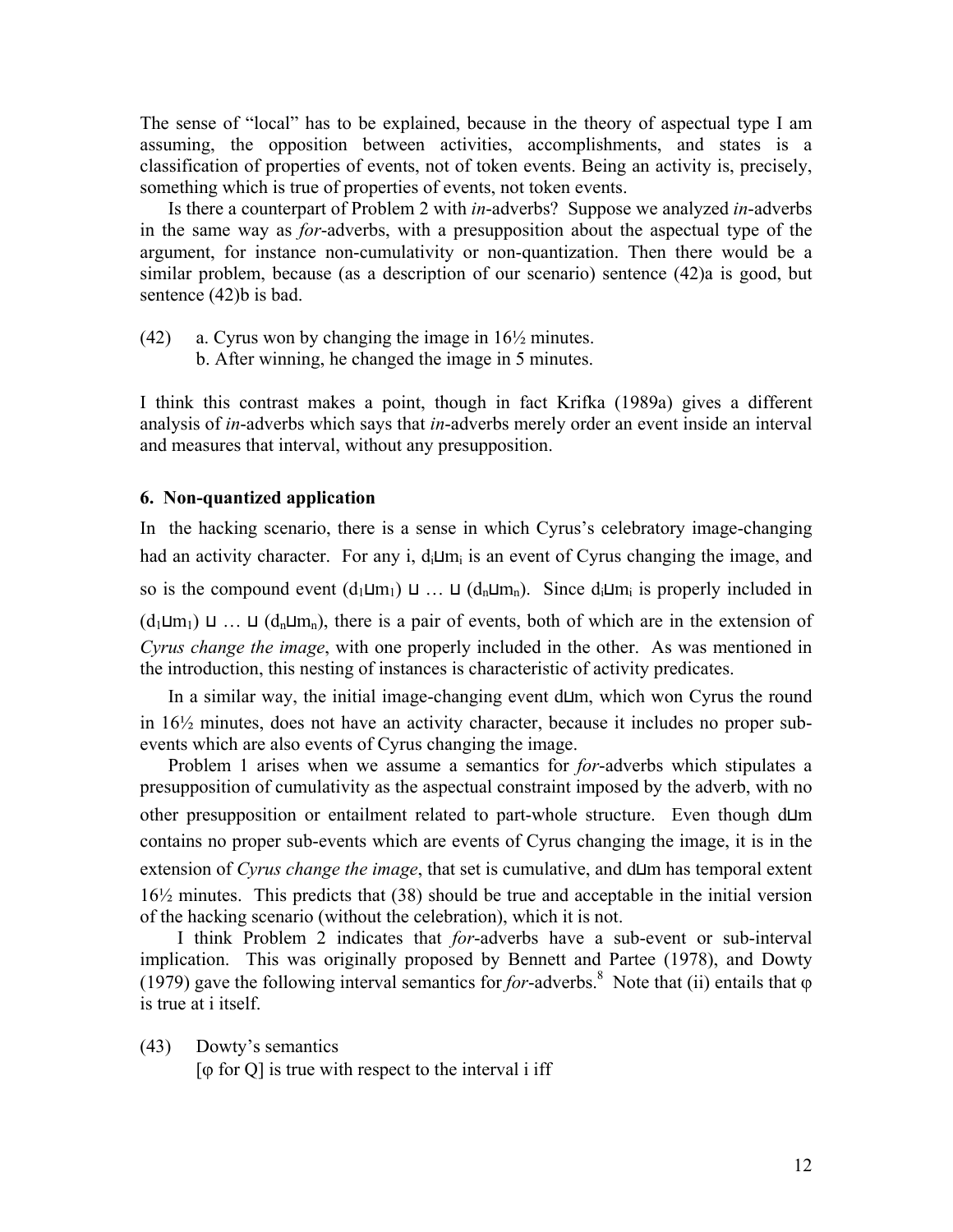- $(i)$   $Q(i)$ ,
- (ii) for any j $\Xi$ i,  $\varphi$  is true w.r.t. j.

Let k be the  $16\frac{1}{2}$  minute interval which covers Cyrus's hacking activity, and the imagechange at the end. According to definition (43), in order for (44)a to be true with respect to k, (44)b must be true with respect to every subinterval of k which is not a point. For instance, (44)b would have to be true with respect to the first ten minutes of k. Since that ten minute interval includes no image-change, in any reasonable model (44)b is not true with respect to that ten-minute interval, and so we predict that  $(44)$ a is false. This is what we want.

(44) a. Cyrus change the image for  $16\frac{1}{2}$  minutes b. Cyrus change the image

Notice how strong (43) is. It requires that  $\varphi$  is true at *every* subinterval of i which is not a point. This is perhaps already implausible in the interval semantics, and it becomes more so in the event semantics. In my model for the hacking scenario, I said that d⊔m was an event of Cyrus changing the image. But d is a proper subevent of d⊔m, and it is reasonable to assume that d is *not* an event of Cyrus changing the image. If so, the property of events denoted by *Cyrus change the image* does not satisfy an event counterpart of the subinterval property.

This example is a reason not to adopt a sub-event implication which is stated as a universal quantification of events. One alternative is to use a universal quantification over intervals, as in Dowty's definition:

(45) Universal sub-entailment stated with intervals

The event e is in the extension of [P for Q] iff

- (i) e is in the extension of P,
- (ii)  $\tau(e)$  is in the extension of Q, and
- (iii) for any subinterval j of  $\tau(e)$  such that j is not a point, there is an event d such that P(d), and  $\tau(d) = j$ .

I prefer to investigate a weaker sub-event entailment with an existential character, rather than a universal one. Consider the definition of non-quantized application in (46). For P to NQ-apply to e, P must apply to e, and there must be some sub-event d of e such that P also applies to d.<sup>10</sup> Notice that in this case P has a nested pair  $\{d,e\}$  in its extension, something which is characteristic of activity predicates. The definition is local, because it refers to both P and a particular e.

- (46) Non-quantized application P NQ-applies to e iff
	- $(i)$  P(e) and
	- (ii) for some d, d⊑e and  $P(d)$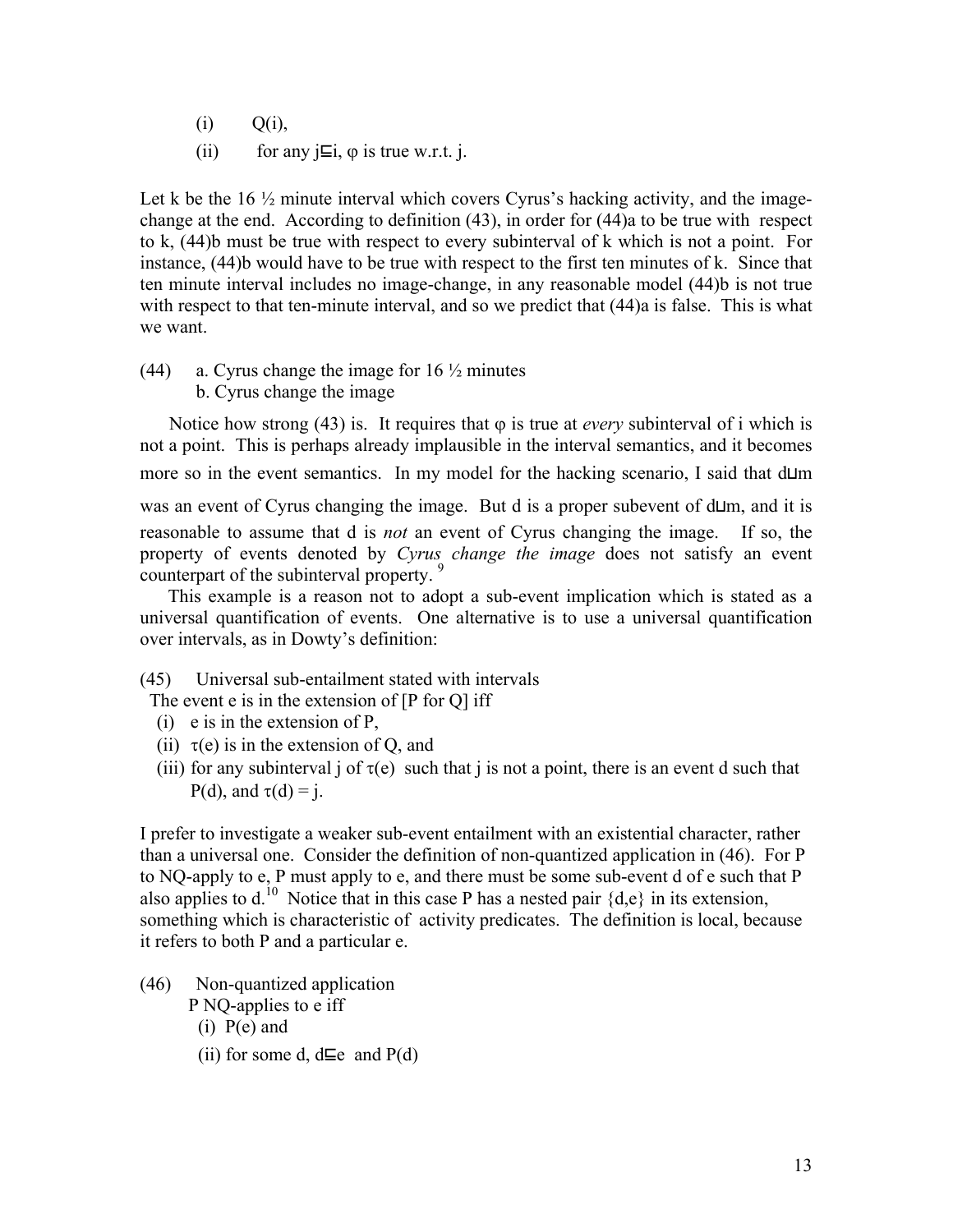The next step is to incorporate non-quantized application into the semantics of foradverbials. One possibility is to keep the cumulativity presupposition of Krifka's definition (6), while replacing ordinary application with NQ-application.

- (47) Semantics of *for* with cumulativity presupposition and existential sub-event entailment.
	- $[$ [ $[$ P for  $Q$ ]] presupposes that  $P$  is cumulative, and is true of e iff
	- (i)  $O(\tau(e))$  and
	- (ii) P NQ-applies to e.

According to (47), an event e in the extension of *Cyrus change the image for 15 minutes* has a proper sub-event d which is in the extension of *Cyrus change the image*. This does not hold for d⊔m in the hacking scenario, so we capture the fact that (38) is not true in that scenario.

 I have the feeling that (47) is a redundant mixture of two analyses, because the cumulativity presupposition and the sub-event entailment are similar aspectual conditions. This suggests the possibility of removing the cumulativity presupposition, to eliminate the redundancy. I think this is attractive, because in some cases cumulativity seems unmotivated. Consider an event d of Solange walking along  $10<sup>th</sup>$  Avenue from  $23^{\text{rd}}$  St to  $42^{\text{nd}}$  St. in 1987, and another event e of Solange walking along the  $2^{\text{nd}}$  floor hallway of Morrill Hall from the Linguistics office to the Russian office in 2004. To someone who knows the geographical facts, it is natural to assume models in which d and e are each in the extension of *Solange walk northward*. A cumulativity condition on the extension of *Solange walk northward* forces us to assume models where the complex

event *d*⊔*e* is also in the extension of *Solange walk northward*, even though d and e are separated by 17 years, and by 200 miles in the East-West direction.<sup>11</sup> I think there is no motivation for this, except for the desire to make the extension of *Solange walk northward* cumulative, in order to agree with the cumulativity theory of activityhood.

(48) is a version of (47) with the cumulativity presupposition dropped.

- (48) Semantics of *for* with existential sub-event entailment. [[P for Q]] is true of e iff
	- (i)  $Q(\tau(e))$  and
	- $(ii)$  P NQ-applies to e.
- (49) Cyrus changed the image for 16½ minutes.

Let us look at the application of (47) and (48) to (49). If as I have been assuming the denotation of *Cyrus change the image* is cumulative, the cumulativity presupposition in (47) is satisfied. The sub-event entailment present in both (47) and (48) fails, because there is no sub-event of d⊔m which is also an event of Cyrus changing the image. In other words, the denotation of *Cyrus change the image* does not NQ-apply to d⊔m, and so it is predicted that (49) is false, whether (47) or (48) is used as the semantics of *for*.

Notice that, even if *for* has a cumulativity presupposition, (49) does not come out as a presupposition failure, because (on my assumptions) the argument predicate is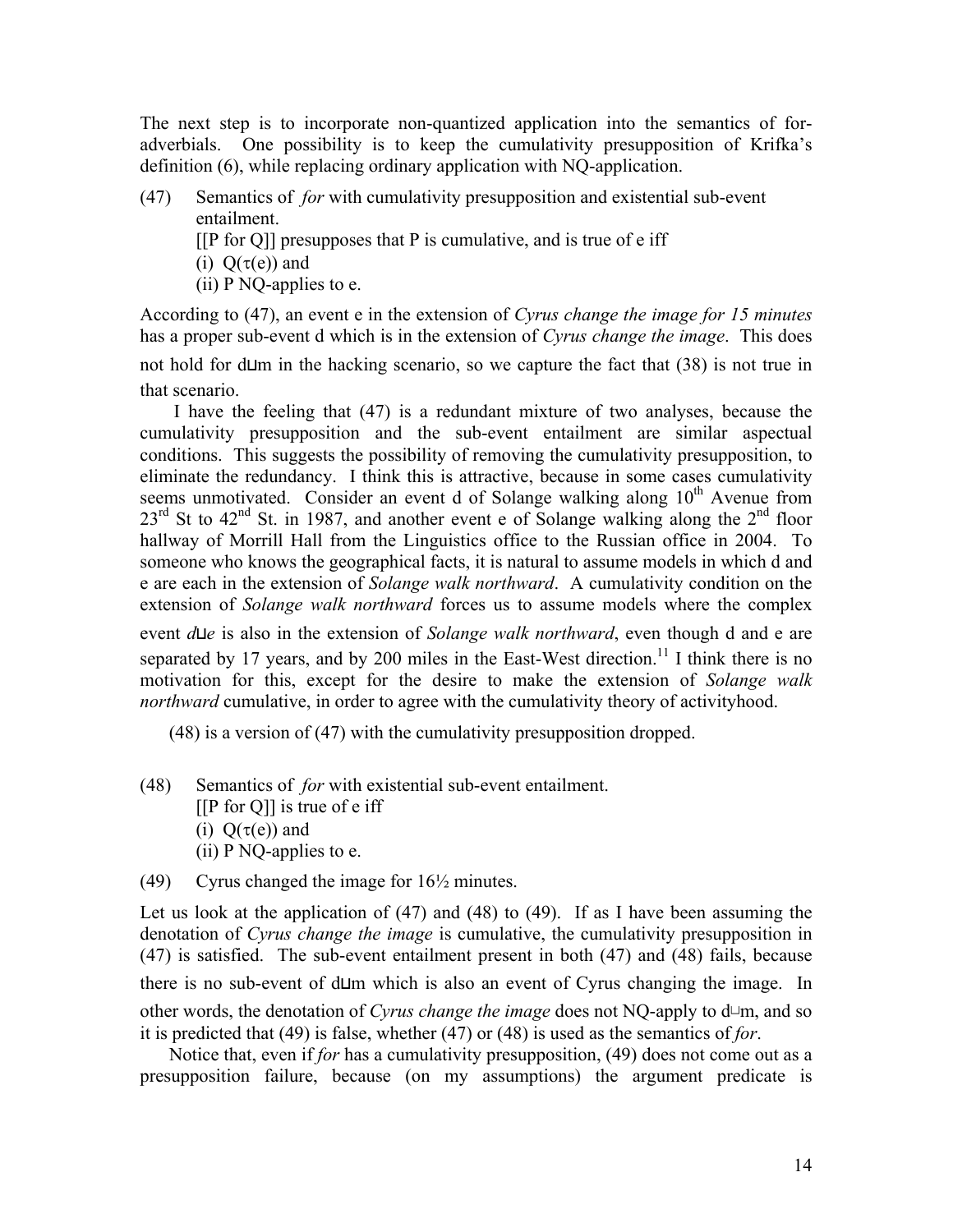cumulative. This actually seems satisfactory, because the negated sentece (50) strikes me as true, confirming the hypothesis that (49) is false.

(50) (On that occasion) Cyrus didn't change the image for  $16\frac{1}{2}$  minutes.

In my analysis, stating the sub-event implication as a presupposition instead of as an entailment is hardly a significant option, because the event argument gets existentially quantified by the semantics of tense. This makes it difficult to satisfy the presupposition, except by locally accommodating it. $12$ 

The problem or possible problem with the presupposition-less definition (48) comes with straightforward accomplishments. (51)a is a standard accomplishment clause. Both the positive and negative sentences with the modifier *for 10 minutes* are bad.

- (51) a. Cyrus type 10,000 key strokes.
	- b. ?? (On that occasion) Cyrus typed 10,000 key strokes for 10 minutes.
	- c. ?? (On that occasion) Cyrus didn't type 10,000 key strokes for 10 minutes.

I have to say that this is because the sub-event entailment fails regardless of the particular circumstances, because *Cyrus type 10,000 key strokes* is necessarily quantized. If follows that the positive sentence is necessarily true, and the negative sentence is necessarily false. On this story, the oddity of  $(51)b$  and  $(51)c$  is caused by necessary uninformativeness of the statements. I don't know if having to make this analytical move is an disadvantage of the analysis (48), or an interesting consequence which tells us something about possible semantic/pragmatic sources of unacceptability.

Either of the definitions  $(47)$ - $(48)$  solves Problem 1 by incorporating a sub-event entailment into the semantics of *for*, instead of (or in addition to) the cumulativity presupposition. What about Problem 2, which is the problem of the acceptability of *for*adverbs being sensitive to local properties of models, rather than just general algebraic properties such as cumulativity? As a matter of technical detail, this problem is solved also, because the sub-event entailment is imposed for a particular event, not as a general algebraic constraint on the argument of the *for*-adverbial.

Here is a more conceptual and general version of Problem 2. In talking about algebraic approaches to aspect such as Dowty (1979) and Krifka (1989)a,b we are used to thinking about the theories as providing us with a classification of properties of events or intervals into activity properties, accomplishment properties, and stative properties. We are used to thinking of data regarding *for*-adverbs and *in*-adverbs as being reduced to this classification. This way of talking and thinking no longer seems totally appropriate, because it seems that certain change-motion causatives have mixed properties of activities and accomplishments, in a way which is sensitive to properties of individual token events.

One option for a response is the following. After trying out a variety of possibilities, researchers on aspect have discovered that cumulativity of properties of events is the best reasonably simple theoretical reconstruction of the notion of "activity" we originally abstracted from a group of empirical tests. Our linguistic analysis indicates that the property of events denoted by *Cyrus change the image* is a cumulative property of events. Therefore it is an activity property, in the theoretical sense we have decided to adopt.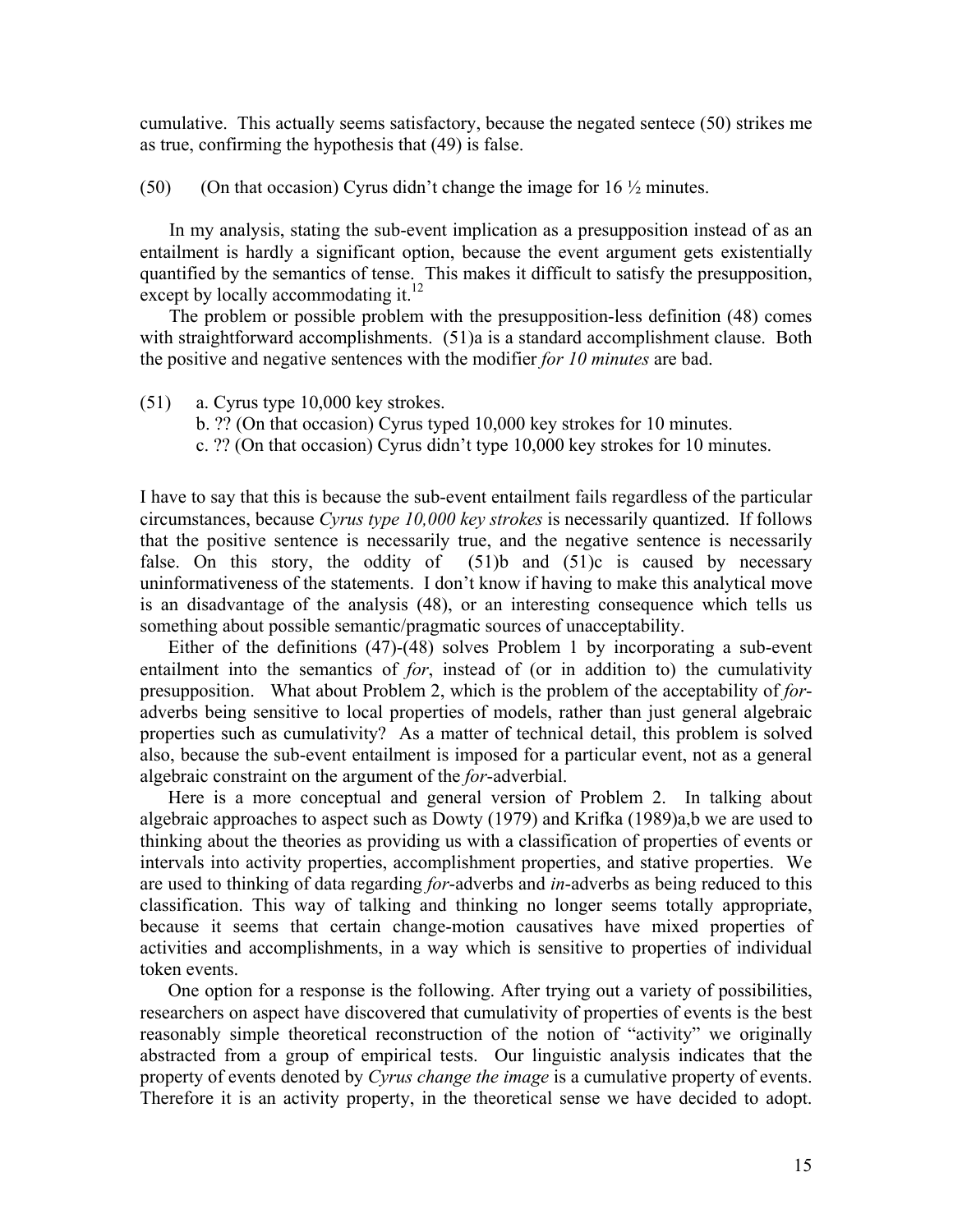The unacceptabily or falsity of (38) as a description of certain scenarios happens to have to do with part-whole relations between events. But it does not indicate that *Cyrus change the image* does not denote an activity property. Instead, the unacceptability (or rather falsity) comes from an implication of *for*-adverbs which is independent of the activity/accomplishment classification.

This response separates the semantic theory of activityhood from one of its main empirical motivations. Certainly, one of the main things a theory of aspectual type as applied to English is supposed to accomplish is to account for compatibility of durative adverbs with verbal predicates. Ideally, a theoretical notion of activity predication should cover all cases of this.

Another response is to adopt an alternative theoretical definition of activityhood which refers to individual events, in addition to properties of events. NQ-application is such a notion, and it (instead of cumulativity) can be hypothesized as the best theoretical construction of activityhood. The major difference from standard algebraic aspect classifications is that in hypothesizing NQ-application as the theory of activityhood, we are classifying predications P(e), not properties P.

#### **7. Divisive-cumulative application**

I have some concern that NQ-application is too weak as an aspectual condition for *for*-durative adverbs. I think there might be predications P(e) which have an accomplishment-like character by linguistic criteria, but which nevertheless are nonquantized applications because e has a subevent in the extension of P, for reasons independent of P really being an activity predicate.

Here is an example given by Mats Rooth. In third grade, as part of an education in the new math, he learned a method for division which (in contrast to the familiar longdivision algorithm) allows the user to make numerous free choices in how to proceed, while still being a correct division algorithm. The algorithm in part involves solving division problems as sub-problems of division problems. For instance in computing the quotient  $125 / 5 = 25$  one might (or might not) compute a quotient  $25 / 5 = 5$ . It is natural to say that this maps onto the part-whole relation on events, so that a model for such a computation would contain an event e of dividing 125 by 5, which has a proper sub-event d of dividing 25 by 5. This configuration is summarized in (52).

(52) e: event of John dividing 125 by 5

d⊏e d: event of John dividing 25 by 5

The choices in the algorithm are so free that, in principle, it would be possible that in computing the quotient 91 / 7 = 13, John computed the same quotient 91 / 7 = 13 as a sub-problem. A model for this scenario has the following events and relations:

(53) e: event of John dividing 91 by 7 d⊏e d: event of John dividing 91 by 7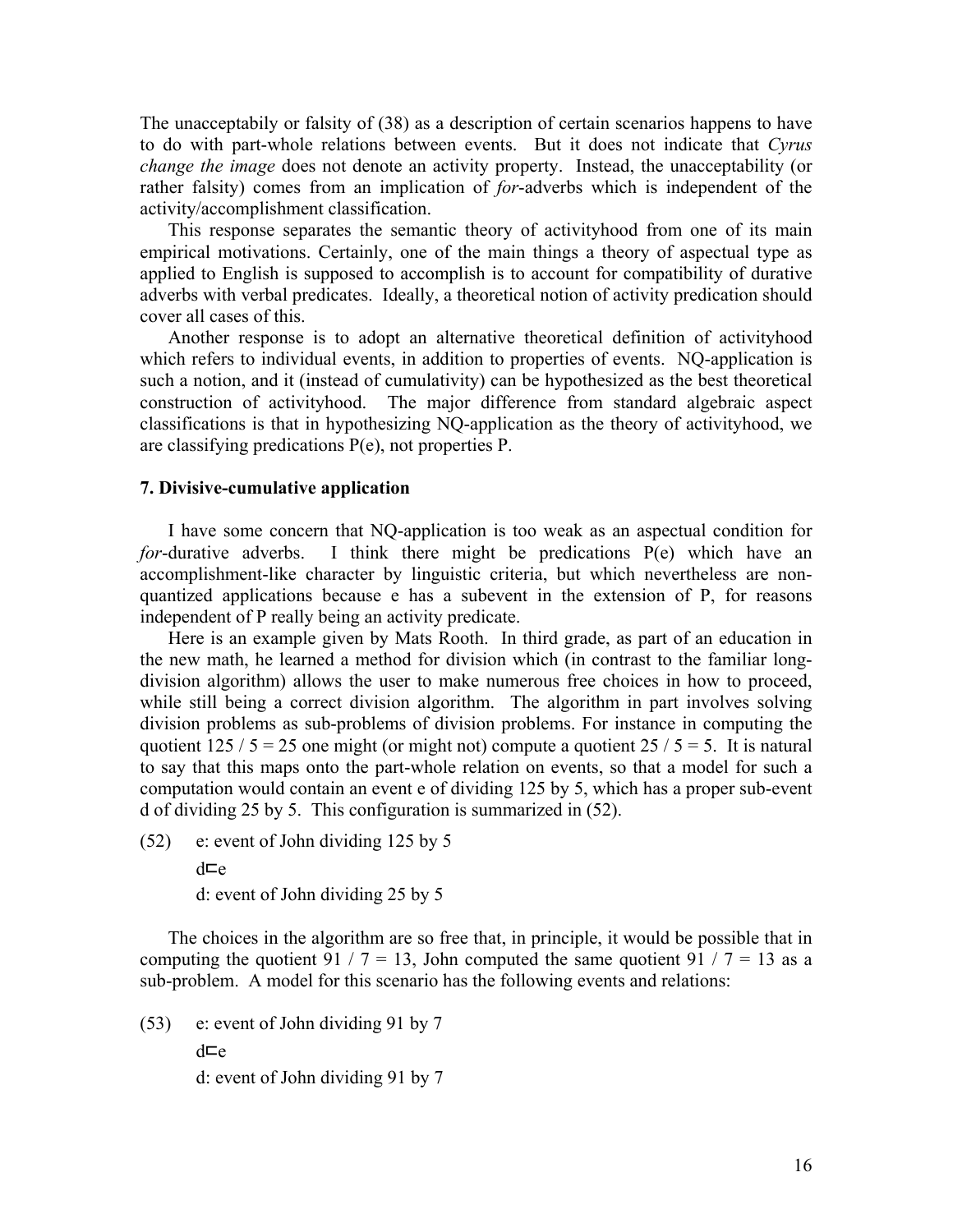The events e and d are different events; for instance they differ in that the temporal projection of d (say 20 seconds) is shorter than the temporal projection of e (which I will assume is 160 seconds). The computation d should be thought of as just another subproblem which is involved in the computation e. It might be that John did not notice he was solving the same problem twice. Or maybe he wanted to demonstrate his understanding of the new division method by performing an intentionally complex computation.

In this scenario, the free choices allowed in the new division algorithm have a role. The event d need not have a proper subevent which is also an event of dividing 97 by 7, because in the new division method, there are many ways to compute this quotient. So there is no problem of an infinite regress.

Let P be the property of events denoted by the clause (54). P NQ-applies to e in (53), because d satisfies the sub-event entailment. In other words, according to the analysis using NQ-application, the predication  $P(e)$  has an activity character. And yet, intuitively, the scenario does not license sentence (55)a. Instead, the sentence (55)b with an inadverbial is appropriate, indicating that the predication P(e) has an accomplishment character.

- (54) John divide 91 by 7.
- (55) a. ?? John divided 91 by 7 for 160 seconds.

b. John divided 91 by 7 in 160 seconds.

The analysis (48) predicts that (54)a is a true description of the scenario (53), with d satisfying the sub-event entailment of *for 160 seconds*.

This example suggests that, if one wants to leave out the cumulativity presupposition in the semantics of *for*, the sub-event implication has to be strengthened somehow. As a matter of theoretical intuition, I think the event e in (53) does not qualify as an activity instance of *John divide 91 by 7*, because there is only one sub-event which is also in the extension of the predicate, and because the big event e can not be formed as a sum of events which are also in the extension of the event predicate.

I will explore the hypothesis that in an activity predication P(e), a version of cumulativity is in fact in effect, restricted to a group of subevents of e. (56) is a definition of *divisive-cumulative* application which says that P is cumulative for a set A of subevents of e. Cumulativity is however restricted to temporally contiguous events, by means of the overlap condition in clause (iii). The subset of A which is summed is described as the set of events which overlap the interval i, capturing temporal contiguity. The overlap relation is written ∘.

(56) Divisive-cumulative application

P DC-applies to e iff there is a set A of events such that

- $(i)$   $\Box A=e$
- (ii) each event d in A is a proper sub-event of e
- (iii) for any interval i such that  $\exists d[d \in A \land \tau(d) \circ i]$ ,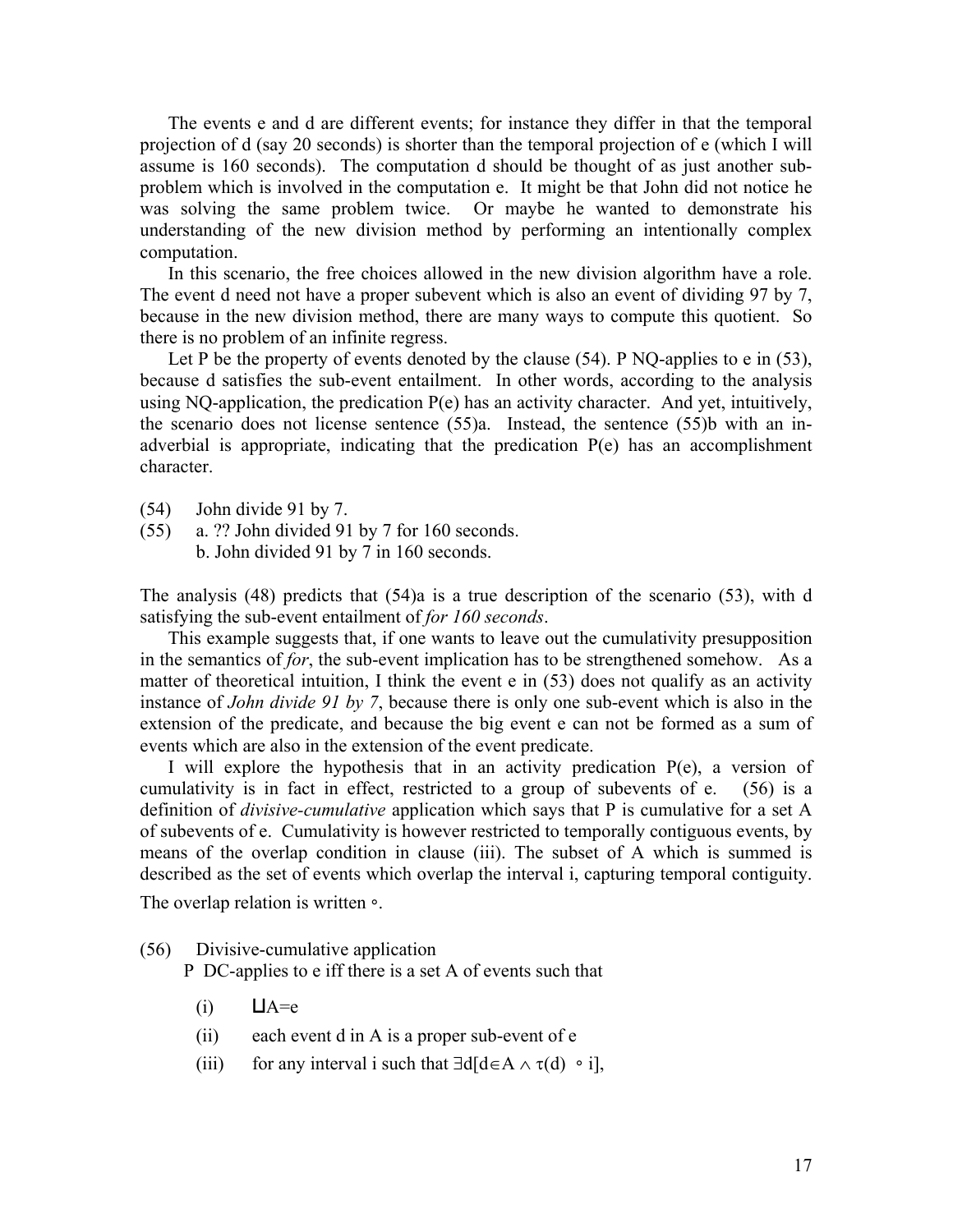$P(\Box \{d | d \in A \land \tau(d) \circ i \})$ ,

(iv) A has at least "several" elements.

I have in mind the following picture. There is a set A of subevents of e, say  $A = \{a,b,c\}$ . The members of A have the property P, and so do the events which are formed by joining temporally contiguous elements of A. With A={a,b,c}, the events a⊔b, b⊔c, a⊔c, and a⊔b⊔c can be formed as joins; let us assume that of these a⊔c is not selected in (iii) because of lack of temporal contiguity. We then obtain P(a⊔b), P(b⊔c), and P(a⊔b⊔c) by the restricted cumulativity condition. The last condition is deliberately vague: A must contain at least "several" elements. Condition (ii) rules out the trivial case of A containing  $e^{13}$ 

In the new-division scenario (54), the denotation of (54) does not DC-apply to the larger event e, because e can not be formed as a join of subevents which are also in the extension of the predicate.

Because the definition of DC-application refers to an individual event, it is possible for P to DC-apply to one event e in the extension of P, but not to DC-apply to another event e' in the extension of P. This is my analysis of the hacking scenario. The property denoted by *Cyrus change the image* DC-applies to the celebration event (d<sub>1</sub>⊔m<sub>1</sub>) ⊔ … ⊔ (dn⊔mn) but it does not DC-apply to the event d⊔m which won the round for Cyrus. In

the celebration scenario, the right value for A is  $\{d_1 \sqcup m_1, \ldots, d_n \sqcup m_n\}$ .

DC-application is my local definition of activityhood, which refers both to a property P and an event e. It is interesting that it combines aspects of the subinterval property which was suggested by Bennett and Partee (1978), Taylor (1977), and Dowty (1979) with aspects of cumulativity, which was used by Krifka (1989a,b) as his notion of activity. The elements of A are sub-events of e, and they are required to have the property P. So there is a sub-event entailment, similar to the subinterval property. The condition (iii) is related to cumulativity in that it runs "upwards", and (ignoring the restriction to contiguous events) it requires that the restriction of P to events generated from A is cumulative.

Definition (57) incorporates divisive-cumulative application into the semantics of *for*-adverbs.

- $(57)$  e is in the extension of [P for Q] iff
	- (i)  $O(\tau(e))$  and
	- (ii) P DC-applies to e.

As with NQ-application, the sub-event conditions are stated as entailments, and the example below comes out false in the winning scenario, rather than odd in some other way. Again, I think the result is satisfactory in this case.

(58) Cyrus changed the image for 16 ½ minutes (and thereby won the round).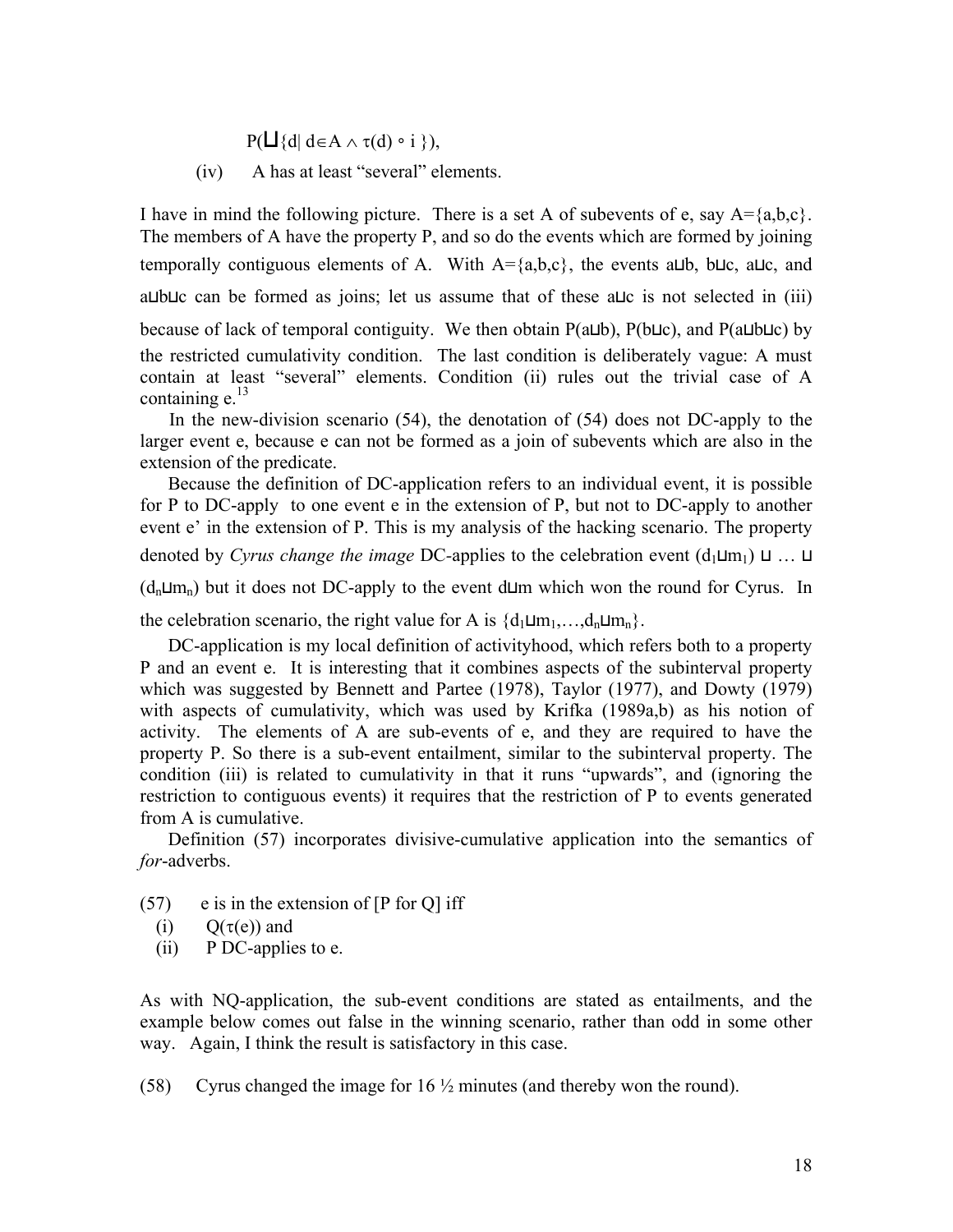The new division scenario and problem is related to the issue raised in Zucchi and White (1996), but I think not closely. They discuss (59)a, which seems to indicate that (59)b is an accomplishment.

- (59) a. ?? John wrote a sequence for ten minutes.
	- b. John write a sequence.

However, they argue, an event e of John writing the sequence of letters *abcdefg* does have a proper subevent e' which is also an event of John writing a sequence, for instance the event of him writing the sequence of letters *bcde* on the same occasion. I think Zucchi and White are right that this problem should be solved in the syntax-semantics interface, essentially by giving the existential quantification wider scope than the foradverb. As a consequence, in the compositional structure for (59)a, *for ten minutes* does not modify a predicate John-write-a-sequence incorporating an existential quantifier over sequences, or the equivalent.<sup>14</sup> My analysis requires the same conclusion, because Johnwrite-a-sequence would DC-apply to the event e, so there would be no way of ruling out  $(59)$ a semantically.<sup>15</sup>

I suppose that if (54) was compositionally similar to the sentences in (60), Zucchi and White's analysis would apply to it. But I do not see any reason to think that (54) has an indefinite quantifier which would take scope over other operators.

(60) a. John computed a quotient of 91 and 7. b. John made a division of 91 by 7.

#### **8. Alternative lexical-semantic analyses**

In the arguments about mixed aspectual type, the aspectual conditions associated with temporal measure adverbs, and the local character of aspectual distinctions, the lexicalsemantic analysis from sections 2 and 3 is important, because it allows us to reason with an axiomatic theory in making claims about the part-whole structure in extensions of predicates. I don't think these arguments would be convincing if instead of using the axiomatic lexical-semantic theory, I had appealed to poorly-founded intuitions about what models can be like.

Could it be possible to make the same general points, using a different lexicalsemantic analysis of motion and change verbs and their causatives? This is perfectly conceivable, and in fact this is what I tried to do in Abusch (1985), using the analyses of change verbs and causatives from Dowty (1979). As I mentioned in section 3, Dowty's analysis of process inchoatives relied on vagueness of an underlying stative predicate, such as *dark* in the case of *darken*. If one tries to apply this to the lexical material I have discussing, one has to hypothesize vague one-place predicates underlying *move* and *change*.<sup>16</sup> Next one would have to explain what the vagueness of these supposed oneplace predicates consists in. I suspect this would involve construction some kind of hidden two-place predicate. The approach seems artificial and unpromising as a general strategy. But maybe for some verbs, the vagueness approach could be combined with the causative semantics and the general approach I have proposed here.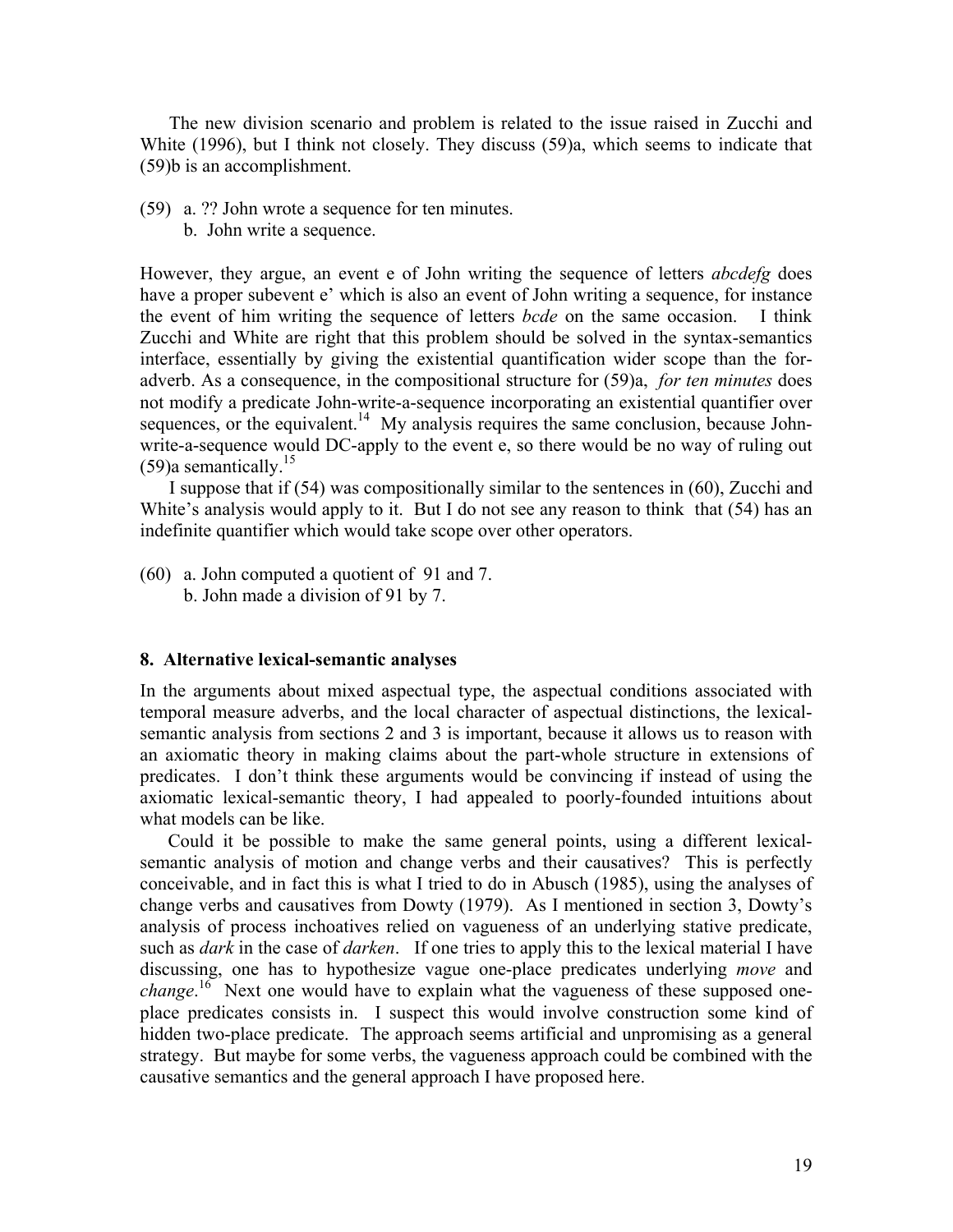Perhaps more generally viable is the approach to change verbs in Hay, Kennedy, and Levin (1999), which uses an ontology of degrees. It seems conceivable that a degree analysis would be preferable to a path analysis for some verbs, and that the results obtained in sections 5-7 could be derived also in this setting. Or perhaps when one worked out degree and path analyses of the same verbs and modifiers, one would find out that the two analyses are equivalent.

In Abusch (1985a,b) I used the analysis of causative verbs from Dowty (1979), which is based on the analysis of causation and counterfactuals in Lewis (1973a,b). The cause relation in Dowty relates two propositions, rather than two events as in section 3, and is defined in terms of a counterfactual. Using these hypotheses, in Abusch (1985a) I investigated the cumulative and subinterval properties of causative predicates in relation to algebraic properties of their non-causative sources, and was able to obtain only some weak results. Though this could be a result of the complexity of the counterfactual semantics, the arguments need to be re-examined to check whether the counterfactual cause relation could be used in combination with the definition of activities suggested in section 7.

Are the results in the theory of aspect which I obtained here an argument for treating causation in lexical semantics as a relation between events, rather than a relation between propositions defined in terms of a counterfactual? Maybe yes, but it has to be admitted that the counterfactual semantics is a substantive semantics for causation, in contrast to the semantics used in this paper, which just stipulates a cause relation between events and an axiom of summativity. It is not surprising that it is easier to obtain results with the second strategy.

The idea that there is interaction between path elements and the aspect of predicates is not a new one. Some important earlier work is Verkuyl (1972, 1993) and Jackendoff (1991, 1996). The account in Jackendoff (1996) is not concerned with the aspect of causatives or with mixed aspectual type, but it has the same aims as section 2 and the appendix, since it relates aspectual properties of predicates to algebraic properties of path components in semantic representations. However, his analysis is different in substance from what has been discussed here, because he draws the distinction between processes (atelics) and accomplishments (telics) at the level of token events, rather than properties of events as in the approach assumed here (see e.g. p. 324 and p. 352 of Jackendoff (1996)). If I understand Jackendoff correctly, in his account process events have temporal projections which do not include their upper bounds. By means of a mathematical notion of continuity, it is determined that path and event components also do not include their bounds. I am skeptical about this way of making the telic/atelic distinction. I think it is an unsuccessful or at best arbitrary mathematical reconstruction of the intuition that an event in the extension of a process predicate could have extended forward in time, while remaining in the extension of the predicate (for this intuition, see Jackendoff 1996 p 307). I don't see why this should be any less true of temporally closed events or intervals than of open ones. Instead the intuition --- which I think has a real foundation --- follows from the fact that processes can have nested pairs of events or intervals in their extensions, while accomplishments do not. Extending an event forward in time produces, on the assumption that both the original event and the extended one are in the predicate extension, a pair of events in a part-whole relation which are both in the predicate extension. This could only happen for a process (i.e. atelic) predicate, on an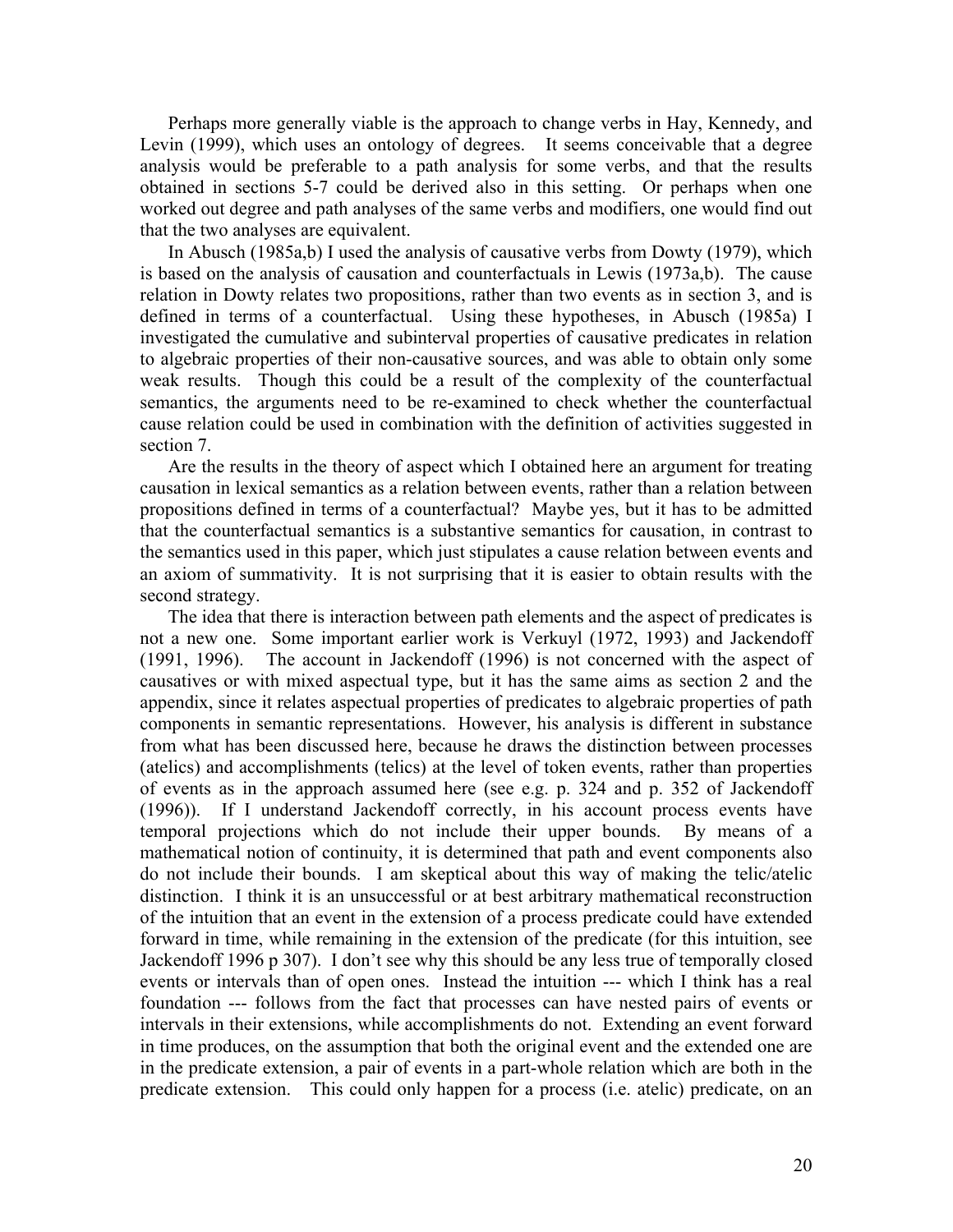approach which defines processhood in terms of part-whole structure in the extension of predicates.<sup>17</sup> This being so, it is not necessary to rely on a distinction between intervals which are closed above (i.e. contain their least upper bounds) and intervals which are open above (i.e. do not contain their least upper bounds).

Although I borrowed an analysis of paths from Cresswell (1985), I deliberately ignored some of the points Cresswell makes about events and paths, in order to work with Krifka's event analysis. Cresswell (1985) argues that if one has a semantic analysis with individuals and time intervals, paths and events can be constructed mathematically, so one does not need to represent them as individuals in the model. This conflicts with my assumption that events are individuals in the model, and possibly with the idea that event arguments are represented in syntax. It would be interesting to try to rework my analysis of motion verbs in Cresswell's framework. I think this would work for the motion predicates, but it is unclear how to proceed with the cause relation.

## **9. Conclusion**

Here is a summary of my analysis.

- (i) Intransitive motion/change verbs have a decomposed representation which includes a path variable.
- (ii) It follows from algebraic assumptions about primitive relations that cumulativity of the decomposed motion/change predicate co-varies with summativity of path predications.
- (iii) Causative motion/change verbs have a decomposed representation which introduces a complex event defined as the join of cause and effect events, embeds the intransitive representation, and includes a **cause** relation between the cause and effect events.
- (iv) It follows from algebraic assumptions about primitive relations that the cumulativity of the causative predicate co-varies with cumulativity of the intransitive predicate.
- (v) The best theoretical construction of activityhood is divisive-cumulative application, rather than cumulativity.
- (vi) Certain causation of motion/change predicates sometimes apply to events divisive-cumulatively, and sometimes not. Thus they have a mixed activity/accomplishment character, sensitive to properities of a particular event.
- (vii) In general, aspectual distinctions such as activity vs. accomplishment are classifications of predications P(e), rather than of properties of events P.

As mentioned in (iii) a causative motion/change event is analyzed as the join d⊔m of a cause event d and a motion event m. When d precedes (or mostly precedes) m and d⊔m has a substantial temporal extent, this produces predications which have accomplishment-like character. In particular, because of the sub-event entailment associated with (v), a true predication P(d⊔m), where  $Q(\tau(d\sqcup m))$ , can not be extended with a *for*-durative adverb to a true predication for(Q)(P)(d⊔m).

My most novel claims are (vi) and (vii). Some causative predicates have mixed activity/accomplishment character. They are true of some events in an activity way (i.e.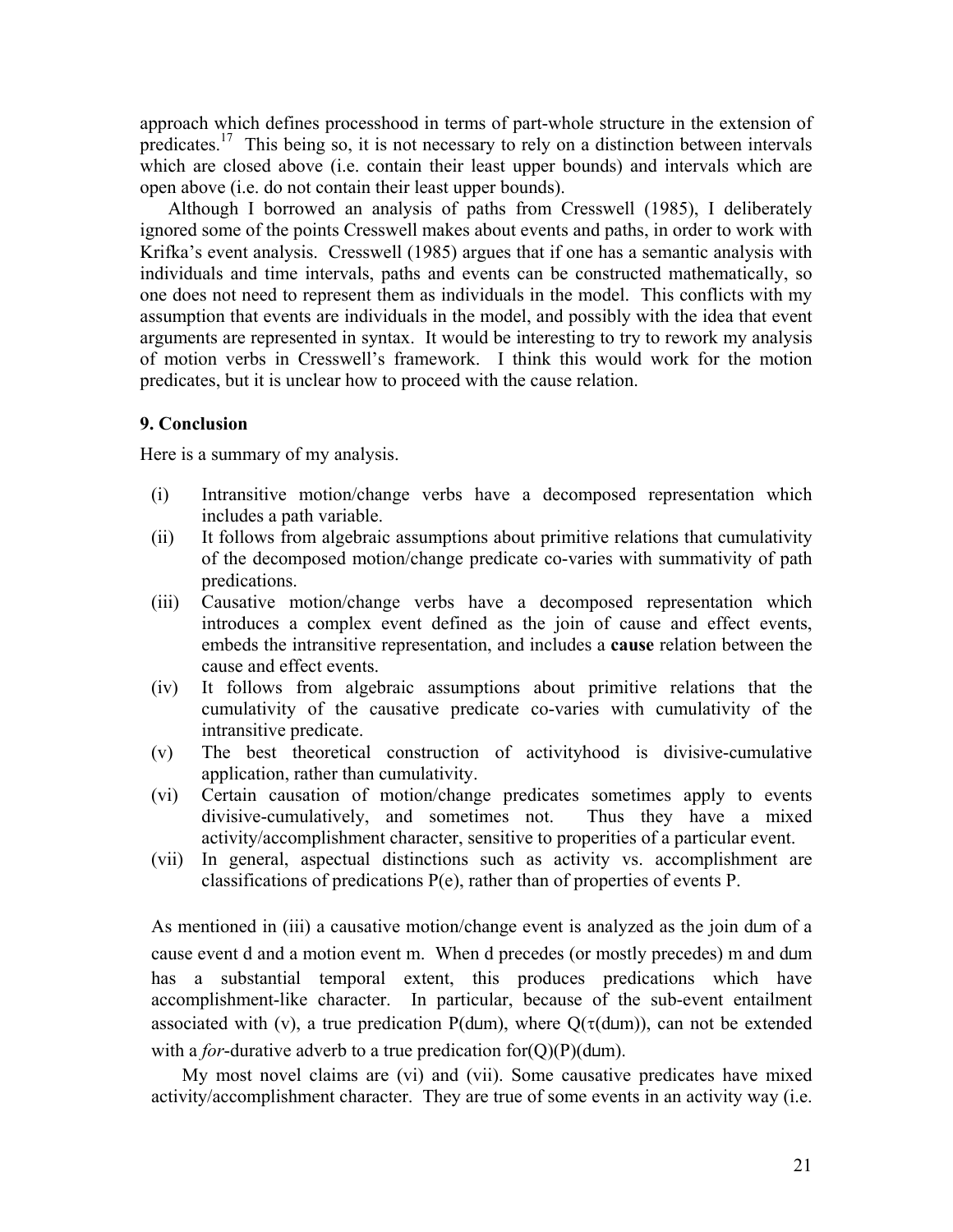divisive-cumulatively), and of other events in a non-activity way. This was supported both empirically and by the lexical-semantic analysis of motion/change predicates and causatives. I would like to emphasize this point: I did not just say that there was empirical reason to say that event predicates such as the denotation of *Cyrus change the image* have a mixed activity/accomplishment character, I stated a lexical semantics (which I think is plausible on other grounds) which entails that they do have a mixed activity-accomplishment character.

If (vi) is correct, there is no absolute distinction between activity predicates and accomplishment predicates, contrary to what is assumed in other algebraic approaches to aspect classification, and contrary to an implicit or explicit assumption of nearly all work on aspectual classes.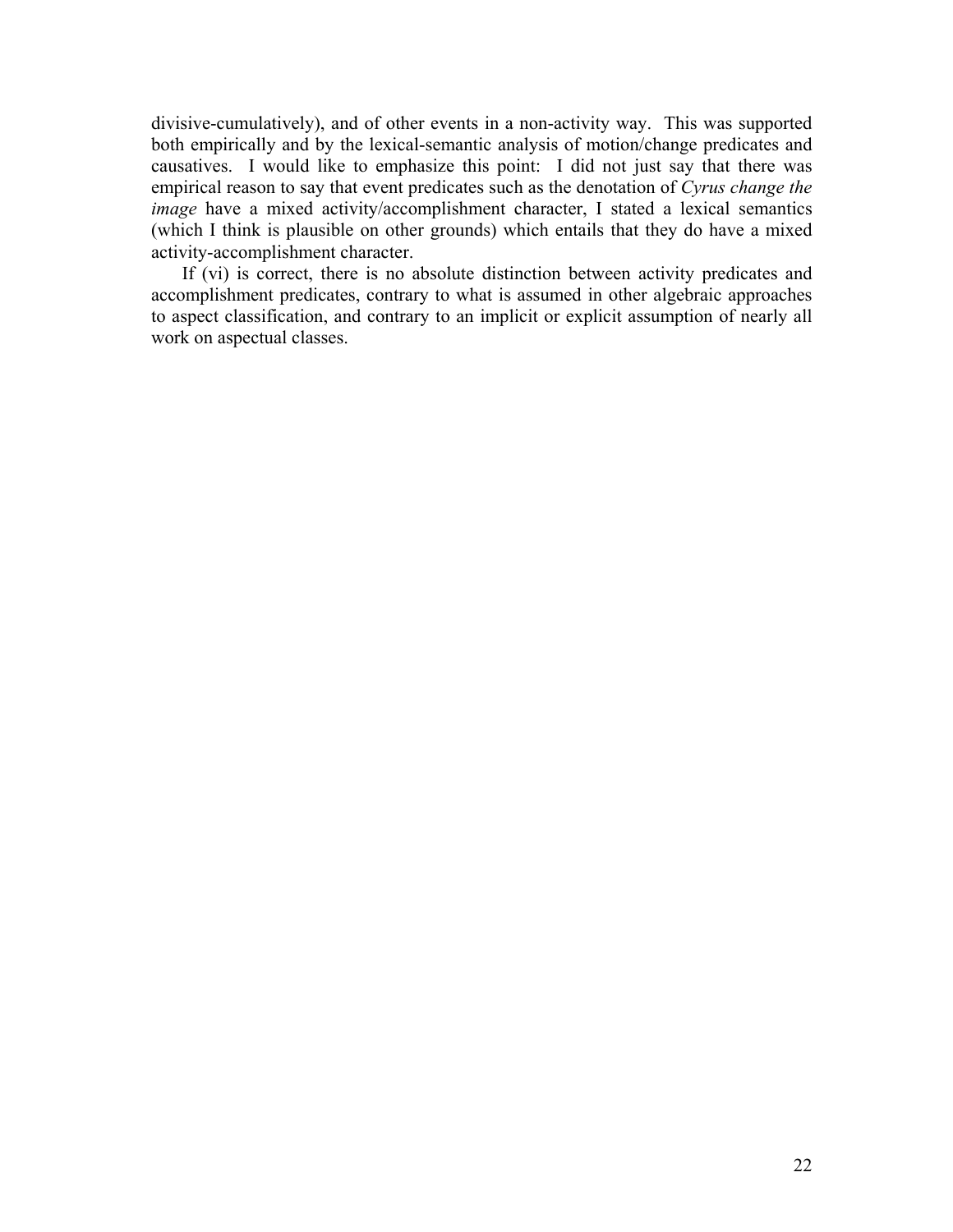# **Appendix**

Cumulativity of *y roll northward* on theta-role semantics

|     |                                                                                                                        |                       | 1. $\lambda e \exists p[roll(e) \land go(e,p) \land theme(e,y) \land northward(p)](c)$                                                                                                         |  | premise                           |  |
|-----|------------------------------------------------------------------------------------------------------------------------|-----------------------|------------------------------------------------------------------------------------------------------------------------------------------------------------------------------------------------|--|-----------------------------------|--|
| 2.  |                                                                                                                        |                       | $\lambda e \exists p[roll(e) \land go(e,p) \land theme(e,y) \land northward(p)](d)$                                                                                                            |  | premise                           |  |
| 3.  |                                                                                                                        |                       | $\exists p[roll(c) \land go(c,p) \land theme(c,y) \land northward(p)]$                                                                                                                         |  | $1, \lambda$ -conversion          |  |
| 4.  |                                                                                                                        |                       | $\exists p$ [roll(d) $\land$ go(d,p) $\land$ theme(d,y) $\land$ northward(p)]                                                                                                                  |  | $1, \lambda$ -conversion          |  |
| 5.  | Show: $\exists p[roll(cl\,] \land go(cl\,], p) \land theme(cl\,], y) \land northward(p)]$<br>$\exists D$               |                       |                                                                                                                                                                                                |  |                                   |  |
| 6.  |                                                                                                                        |                       | roll(c) $\land$ go(c,p <sub>1</sub> ) $\land$ theme(c,y) $\land$ northward(p <sub>1</sub> )                                                                                                    |  | ass. 3                            |  |
| 7.  |                                                                                                                        | roll(c)               |                                                                                                                                                                                                |  | $6, \overline{AB}$                |  |
| 8.  |                                                                                                                        | go(c,p <sub>1</sub> ) |                                                                                                                                                                                                |  | $6, \overline{AB}$                |  |
| 9.  |                                                                                                                        | $theme(c,y)$          |                                                                                                                                                                                                |  | $6, \Delta E$                     |  |
| 10. |                                                                                                                        |                       | northward $(p_1)$                                                                                                                                                                              |  | $6, \Delta E$                     |  |
| 11. |                                                                                                                        |                       | Show: $\exists p$ [roll(c $\Box$ d) $\land$ go(c $\Box$ d, $p$ ) $\land$ theme(c $\Box$ d, $y$ ) $\land$ northward(p)] $\exists D$                                                             |  |                                   |  |
| 12. |                                                                                                                        |                       | roll(d) $\land$ go(d,p <sub>2</sub> ) $\land$ theme(d,y) $\land$ northward(p <sub>2</sub> )                                                                                                    |  | ass. $4$                          |  |
| 13. |                                                                                                                        |                       | roll(d)                                                                                                                                                                                        |  | $12, \overline{AB}$               |  |
| 14. |                                                                                                                        |                       | $\mathbf{g}\mathbf{o}(d,p_2)$                                                                                                                                                                  |  | $12, \overline{AB}$               |  |
| 15. |                                                                                                                        |                       | $theme(d,y)$                                                                                                                                                                                   |  | $12, \overline{AB}$               |  |
| 16. |                                                                                                                        |                       | northward $(p_2)$                                                                                                                                                                              |  | $12, \overline{AB}$               |  |
| 17. |                                                                                                                        |                       | $roll(c\sqcup d)$                                                                                                                                                                              |  | 7, 13, cumulativity of roll       |  |
| 18. |                                                                                                                        |                       | $\mathbf{go}(\text{c} \sqcup \text{d}, \text{p}_1 \sqcup \text{p}_2)$                                                                                                                          |  | 8, 14, summativity of go          |  |
| 19. |                                                                                                                        |                       | $theme(c\sqcup d,y)$                                                                                                                                                                           |  | 9, 15, 1-cumulativity of theme    |  |
| 20. |                                                                                                                        |                       | northward $(p_1 \sqcup p_2)$                                                                                                                                                                   |  | 10, 16, cumulativity of northward |  |
| 21. |                                                                                                                        |                       | roll(c $\sqcup$ d) $\land$ go(c $\sqcup$ d, p <sub>1</sub> $\sqcup$ p <sub>2</sub> ) $\land$ theme(c $\sqcup$ d,y) $\land$ northward(p <sub>1</sub> $\sqcup$ p <sub>2</sub> ) 17-20, $\land$ I |  |                                   |  |
|     | 22. $\lambda e \exists p[roll(e) \land go(e,p) \land theme(e,y) \land northward(p)]$ (cld)<br>5, $\lambda$ -conversion |                       |                                                                                                                                                                                                |  |                                   |  |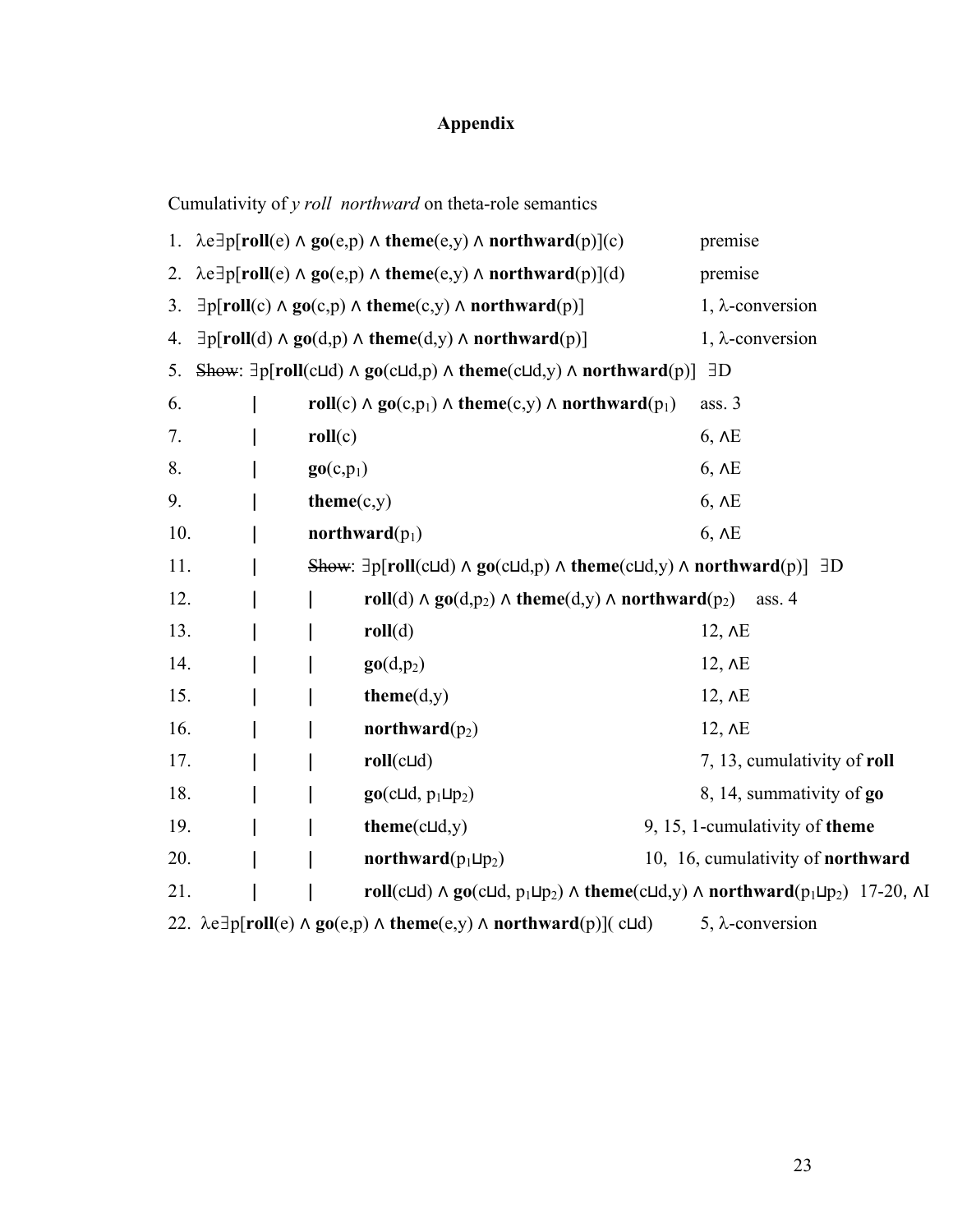|                                                                                                                                                                               |                                                                                                                                                  |                       | Cumulativity of x push y northward on theta-role semantics                                                                                                                                                  |                                  |                          |  |  |
|-------------------------------------------------------------------------------------------------------------------------------------------------------------------------------|--------------------------------------------------------------------------------------------------------------------------------------------------|-----------------------|-------------------------------------------------------------------------------------------------------------------------------------------------------------------------------------------------------------|----------------------------------|--------------------------|--|--|
| 1.                                                                                                                                                                            | $\lambda e \exists p[push(e) \land causer(e,x) \land go(e,p) \land theme(e,y) \land northward(p)](c)$<br>premise                                 |                       |                                                                                                                                                                                                             |                                  |                          |  |  |
| 2.                                                                                                                                                                            |                                                                                                                                                  |                       | $\lambda e \exists p[push(e) \land \text{cauer}(e, x) \land \text{go}(e, p) \land \text{theme}(e, y) \land \text{northward}(p)](d)$ premise                                                                 |                                  |                          |  |  |
| 3.                                                                                                                                                                            |                                                                                                                                                  |                       | $\exists p[push(c) \land \text{causer}(c, x) \land \text{go}(c, p) \land \text{theme}(c, y) \land \text{northward}(p)]$                                                                                     |                                  | $1, \lambda$ -conversion |  |  |
| 4.                                                                                                                                                                            | $\exists p[push(d) \land \text{causer}(d,x) \land \text{go}(d,p) \land \text{theme}(d,y) \land \text{northward}(p)]$<br>$2, \lambda$ -conversion |                       |                                                                                                                                                                                                             |                                  |                          |  |  |
| Show: $\exists p[push(c\sqcup d) \land \text{causer}(c\sqcup d, x) \land \text{go}(c\sqcup d, p) \land \text{theme}(c\sqcup d, y) \land \text{northward}(p)] \exists D$<br>5. |                                                                                                                                                  |                       |                                                                                                                                                                                                             |                                  |                          |  |  |
| 6.                                                                                                                                                                            | push(c) $\land$ causer(c,x) $\land$ go(c,p <sub>1</sub> ) $\land$ theme(c,y) $\land$ northward(p <sub>1</sub> )<br>ass. $3$                      |                       |                                                                                                                                                                                                             |                                  |                          |  |  |
| 7.                                                                                                                                                                            |                                                                                                                                                  | push(c)               |                                                                                                                                                                                                             | $6, \Delta E$                    |                          |  |  |
| 8.                                                                                                                                                                            |                                                                                                                                                  |                       | $\mathbf{c} \mathbf{a} \mathbf{u} \mathbf{ser}(c,x)$                                                                                                                                                        | $6, \Delta E$                    |                          |  |  |
| 9.                                                                                                                                                                            |                                                                                                                                                  | $\mathbf{go}(c, p_1)$ |                                                                                                                                                                                                             | $6, \Delta E$                    |                          |  |  |
| 10.                                                                                                                                                                           |                                                                                                                                                  | $theme(c,y)$          |                                                                                                                                                                                                             | $6, \Delta E$                    |                          |  |  |
| 11.                                                                                                                                                                           |                                                                                                                                                  |                       | northward $(p_1)$                                                                                                                                                                                           | $6, \overline{AB}$               |                          |  |  |
| 12.                                                                                                                                                                           |                                                                                                                                                  |                       | Show: $\exists p[push(c\sqcup d) \land \text{causer}(c\sqcup d, x) \land \text{go}(c\sqcup d, p) \land \text{theme}(c\sqcup d, y) \land \text{northward}(p)] \exists D$                                     |                                  |                          |  |  |
| 13.                                                                                                                                                                           |                                                                                                                                                  |                       | push(d) $\land$ causer(d,x) $\land$ go(d,p <sub>2</sub> ) $\land$ theme(d,y) $\land$ northward(p <sub>2</sub> ) ass. 4                                                                                      |                                  |                          |  |  |
| 14.                                                                                                                                                                           |                                                                                                                                                  |                       | push(d)                                                                                                                                                                                                     | $13, \overline{AB}$              |                          |  |  |
| 15.                                                                                                                                                                           |                                                                                                                                                  |                       | $\mathbf{c} \mathbf{a} \mathbf{u} \mathbf{ser}(d, x)$                                                                                                                                                       | $13, \overline{AB}$              |                          |  |  |
| 16.                                                                                                                                                                           |                                                                                                                                                  |                       | $\mathbf{go}(d,p_2)$                                                                                                                                                                                        | 13, AE                           |                          |  |  |
| 17.                                                                                                                                                                           |                                                                                                                                                  |                       | $theme(d,y)$                                                                                                                                                                                                | $13, \overline{AB}$              |                          |  |  |
| 18.                                                                                                                                                                           |                                                                                                                                                  |                       | northward $(p_2)$                                                                                                                                                                                           | $13, \overline{AB}$              |                          |  |  |
| 19.                                                                                                                                                                           |                                                                                                                                                  |                       | $push(c \sqcup d)$                                                                                                                                                                                          | 7,14, cumulativity of push       |                          |  |  |
| 20.                                                                                                                                                                           |                                                                                                                                                  |                       | $\text{causer}(\text{cId},x)$                                                                                                                                                                               | 8,15, 1-cumulativity of causer   |                          |  |  |
| 21.                                                                                                                                                                           |                                                                                                                                                  |                       | $\mathbf{go}(c\sqcup d, p_1\sqcup p_2)$                                                                                                                                                                     | 9,16, cumulativity of $go$       |                          |  |  |
| 22.                                                                                                                                                                           |                                                                                                                                                  |                       | $theme(c\sqcup d,y)$                                                                                                                                                                                        | 17,22, 1-cumulativity of theme   |                          |  |  |
| 23.                                                                                                                                                                           |                                                                                                                                                  |                       | northward( $p_2 \sqcup p_2$ )                                                                                                                                                                               | 11,23, cumulativity of northward |                          |  |  |
| 24.                                                                                                                                                                           |                                                                                                                                                  |                       | push(c $\sqcup$ d) $\land$ causer(c $\sqcup$ d,x) $\land$ go(c $\sqcup$ d,p <sub>1</sub> $\sqcup$ p <sub>2</sub> ) $\land$ theme(c $\sqcup$ d,y) $\land$ northward(p <sub>2</sub> $\sqcup$ p <sub>2</sub> ) |                                  |                          |  |  |
|                                                                                                                                                                               |                                                                                                                                                  |                       |                                                                                                                                                                                                             | 19-23, $\overline{M}$            |                          |  |  |
| 25.                                                                                                                                                                           |                                                                                                                                                  |                       | $\exists p[push(c\sqcup d) \land \text{causer}(c\sqcup d, x) \land \text{go}(c\sqcup d, p) \land \text{them}(c\sqcup d, y) \land \text{northward}(p)]$                                                      |                                  |                          |  |  |
|                                                                                                                                                                               |                                                                                                                                                  |                       |                                                                                                                                                                                                             | $24, \exists I$                  |                          |  |  |
|                                                                                                                                                                               | 26. $\lambda e \exists p$ [push(e) $\Lambda$ causer(e,x) $\Lambda$ go(e,p) $\Lambda$ theme(e,y) $\Lambda$ northward(p)](c $\Box$ d)              |                       |                                                                                                                                                                                                             |                                  |                          |  |  |
|                                                                                                                                                                               | $5, \lambda$ -conversion                                                                                                                         |                       |                                                                                                                                                                                                             |                                  |                          |  |  |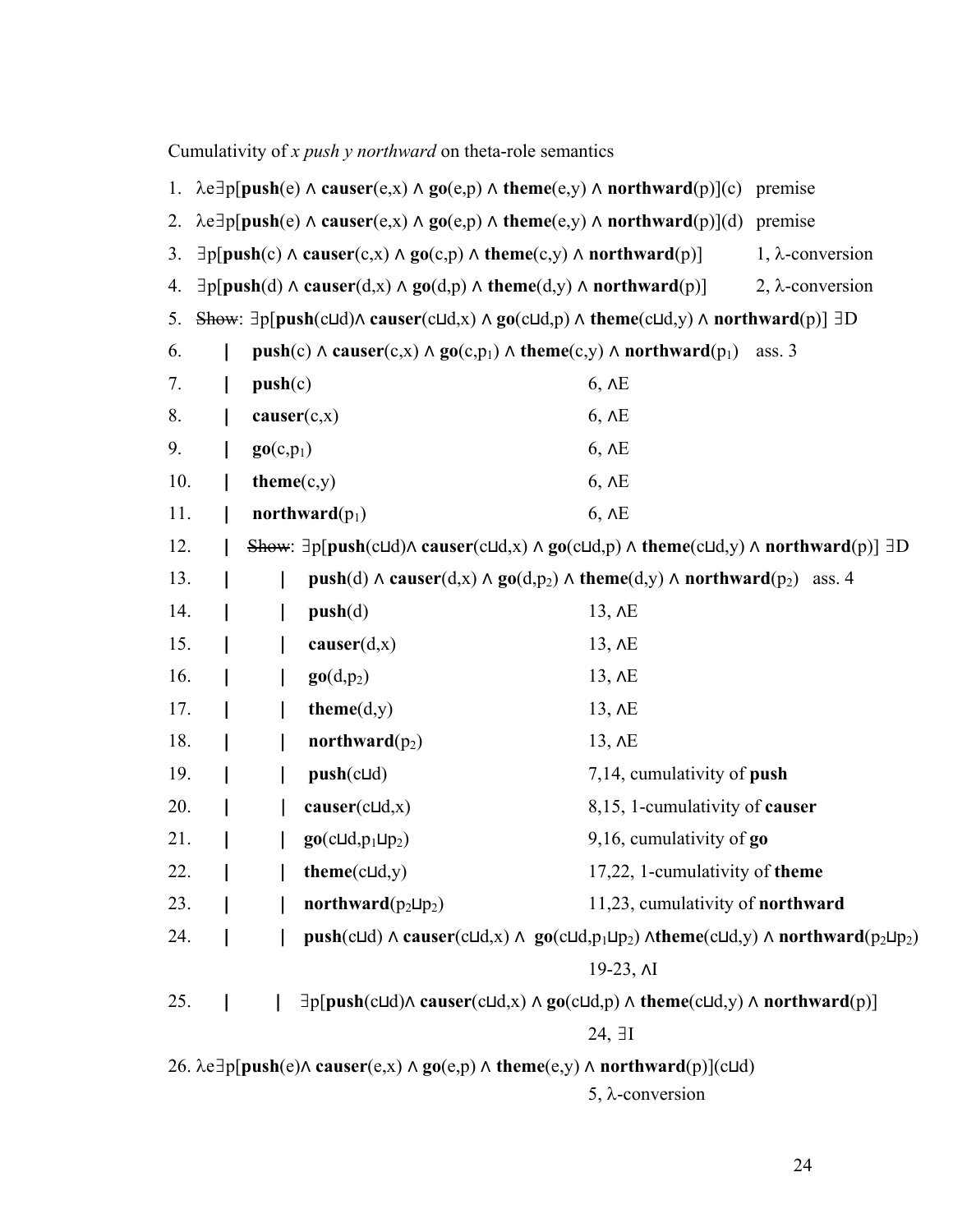|     | 1. $\lambda e \exists d \exists m \exists p [e=d \sqcup m \land cause(d,m) \land push(d,x,y) \land go(m,y,p) \land northward(p)](e_1)$ premise                                                                                      |                                             |  |  |  |  |
|-----|-------------------------------------------------------------------------------------------------------------------------------------------------------------------------------------------------------------------------------------|---------------------------------------------|--|--|--|--|
| 2.  | $\lambda e \exists d \exists m \exists p [e=d \sqcup m \land cause(d,m) \land push(d,x,y) \land go(m,y,p) \land northward(p)](e_2)$ premise                                                                                         |                                             |  |  |  |  |
| 3.  | $\exists d \exists m \exists p [e_1 = d \sqcup m \land \text{cause}(d,m) \land \text{push}(d,x,y) \land \text{go}(m,y,p) \land \text{northward}(p)]$ 1, $\lambda$ -conversion                                                       |                                             |  |  |  |  |
| 4.  | $\exists d \exists m \exists p [e_2 = d \sqcup m \land \text{cause}(d,m) \land \text{push}(d,x,y) \land \text{go}(m,y,p) \land \text{northward}(p)]$ 2, $\lambda$ -conversion                                                       |                                             |  |  |  |  |
| 5.  | Show: $\exists d \exists m \exists p [e_1 \sqcup e_2 = d \sqcup m \land cause(d,m) \land push(d,x,y) \land go(m,y,p) \land northward(p)] \exists D$                                                                                 |                                             |  |  |  |  |
| 6.  | $\mid$ e <sub>1</sub> =d <sub>1</sub> Lm <sub>1</sub> $\land$ cause(d <sub>1</sub> ,m <sub>1</sub> ) $\land$ push(d <sub>1</sub> ,x,y) $\land$ go(m <sub>1</sub> ,y,p <sub>1</sub> ) $\land$ northward(p <sub>1</sub> )<br>ass. $3$ |                                             |  |  |  |  |
| 7.  | $\leq e_1 = d_1 \sqcup m_1$                                                                                                                                                                                                         | $6$ $\triangle$ E                           |  |  |  |  |
| 8.  | cause( $d_1, m_1$ )                                                                                                                                                                                                                 | $6$ $\triangle$ E                           |  |  |  |  |
| 9.  | $push(d_1, x, y)$                                                                                                                                                                                                                   | $6$ $\triangle$ E                           |  |  |  |  |
| 10. | $\log_{10}(m_1, y, p_1)$                                                                                                                                                                                                            | 6 AE                                        |  |  |  |  |
| 11. | northward $(p_1)$                                                                                                                                                                                                                   | 6 AE                                        |  |  |  |  |
| 12. | $\exists$ bow: $\exists d \exists m \exists p [e_1 \sqcup e_2 = d \sqcup m \land \text{cause}(d,m) \land \text{push}(d,x,y) \land \text{go}(m,y,p) \land \text{northward}(p)] \exists D$                                            |                                             |  |  |  |  |
| 13. | $\vert$ e <sub>2</sub> =d <sub>2</sub> Lm <sub>2</sub> $\land$ cause(d <sub>2</sub> ,m <sub>2</sub> ) $\land$ push(d <sub>2</sub> ,x,y) $\land$ go(m <sub>2</sub> ,y,p <sub>2</sub> ) $\land$ northward(p <sub>2</sub> )            | ass. $4$                                    |  |  |  |  |
| 14. | $e_2 = d_2 \sqcup m_2$                                                                                                                                                                                                              | 13 AE                                       |  |  |  |  |
| 15. | $\text{cause}(d_2,m_2)$                                                                                                                                                                                                             | 13 AE                                       |  |  |  |  |
| 16. | $push(d_2, x, y)$                                                                                                                                                                                                                   | 13 AE                                       |  |  |  |  |
| 17. | $\mathbf{g_0} (m_2, y, p_2)$                                                                                                                                                                                                        | 13 AE                                       |  |  |  |  |
| 18. | northward $(p_2)$                                                                                                                                                                                                                   | 13 AE                                       |  |  |  |  |
| 19. | cause( $d_1 \sqcup d_2, m_1 \sqcup m_2$ )                                                                                                                                                                                           | 8,15, cause is cumulative                   |  |  |  |  |
| 20. | $push(d_1 \sqcup d_2, x, y)$                                                                                                                                                                                                        | $9,16$ , push is 1-cumulative               |  |  |  |  |
| 21. | $\log_{10}(m_1 \Box m_2, y, p_1 \Box p_2)$                                                                                                                                                                                          | 10,17, go is $1,3$ -cumulative              |  |  |  |  |
| 22. | northward( $p_1 \sqcup p_2$ )                                                                                                                                                                                                       | 11, 18, northward is cumulative             |  |  |  |  |
| 23. | $\int$ $(d_1 \sqcup m_1) \sqcup (d_2 \sqcup m_2) = (d_1 \sqcup d_2) \sqcup (m_1 \sqcup m_2)$                                                                                                                                        | commutativity and associativity of $\sqcup$ |  |  |  |  |
| 24. | $\int e_1 \text{d}e_2 = (d_1 \text{d}d_2) \text{d} (m_1 \text{d}m_2)$                                                                                                                                                               | 23, 7, 14, substitution of equals           |  |  |  |  |
| 25. | $  \cdot   e_1 \sqcup e_2 = (d_1 \sqcup d_2) \sqcup (m_1 \sqcup m_2) \land \text{cause}(d_1 \sqcup d_2, m_1 \sqcup m_2) \land \text{push}(d_1 \sqcup d_2, x, y) \land$                                                              |                                             |  |  |  |  |
|     | $\mathbf{go}(m_1 \sqcup m_2, y, p_1 \sqcup p_2) \wedge \mathbf{northward}(p_1 \sqcup p_2)$                                                                                                                                          | 24,19-22 AI                                 |  |  |  |  |
| 26. | $\vert$ $\vert$ $\exists$ d $\exists$ m $\exists$ p[e <sub>1</sub> $\sqcup$ e <sub>2</sub> = d $\sqcup$ m $\land$ cause(d,m) $\land$ push(d,x,y) $\land$ go(m,y,p) $\land$ northward(p) 25, $\exists$ I                             |                                             |  |  |  |  |
| 27. | $\lambda$ e $\exists$ d $\exists$ m $\exists$ p[e= d $\sqcup$ m $\land$ cause(d,m) $\land$ push(d,x,y) $\land$ go(m,y,p) $\land$ northward(p)](e <sub>1</sub> $\sqcup$ e <sub>2</sub> )                                             |                                             |  |  |  |  |
|     |                                                                                                                                                                                                                                     | $5, \lambda$ -conversion                    |  |  |  |  |

Cumulativity of *x push y northward* on multiple-event causative semantics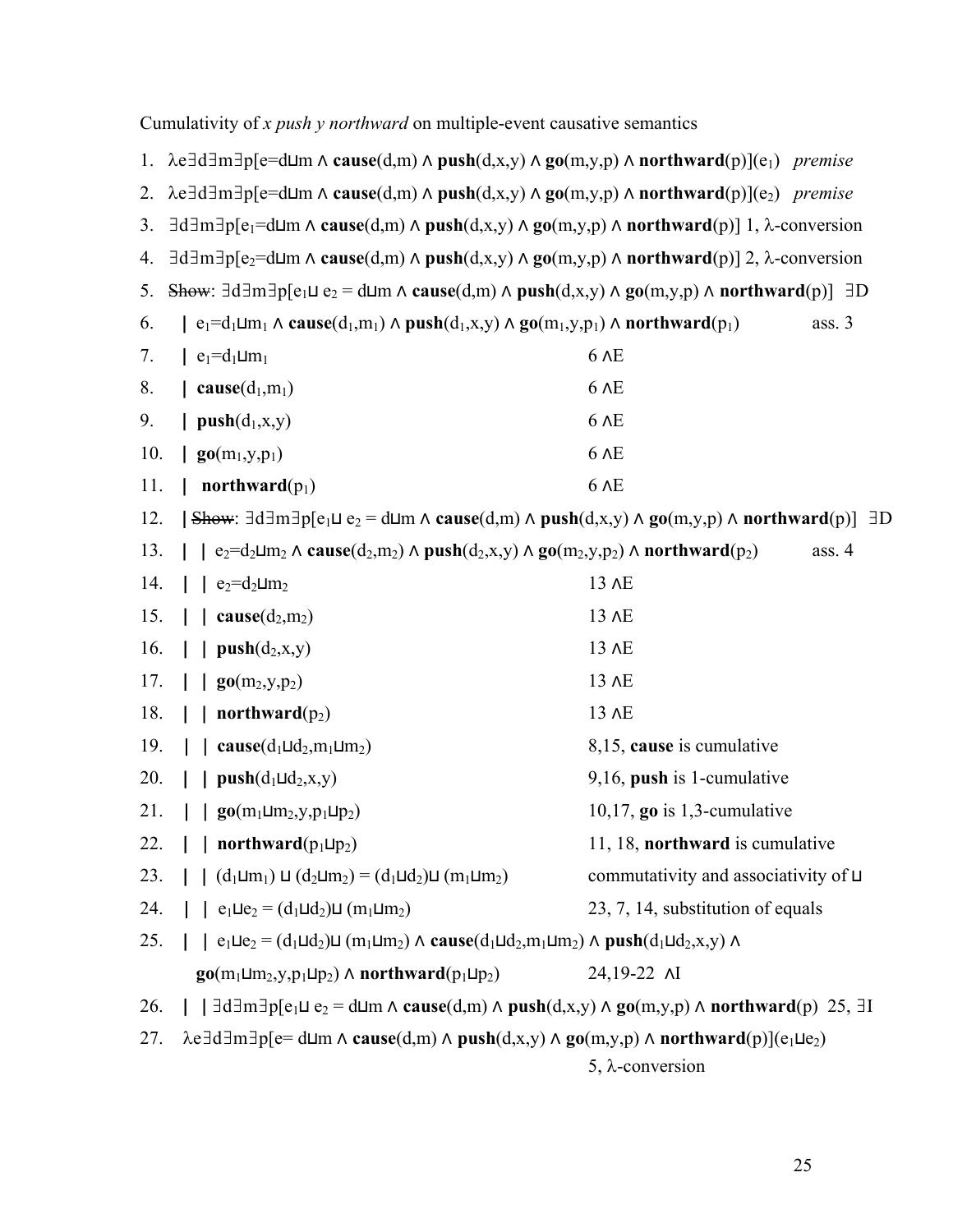## **Notes**

\*Acknowledgement: I would like to thank Mats Rooth for resuming a discussion from twenty years ago, and supplying me with stimulating ideas. Thanks to an anonymous reviewer for his or her insightful suggestions, and to Roger Schwarzschild and Cleo Condoravdi for their comments. I am alone responsible for any mistakes.

- <sup>1</sup> Levin and Rappaport (1992) make a distinction between a predicate **go** which entails change of location, and a predicate **move** which represents movement without any
- necessary change in location. My **go**, since it describes path motion, agrees with theirs.<br><sup>2</sup> Here and later on, I put examples in the simple past tense, but ignore tense in the semantics.
- $3$ Summativity is the two-place version of cumulativity. This could be called cumulativity as well, though in the text I follow Krifka's terminology by calling it summativity. In the appendix, I need to refer to cumulativity properties of particular argument slots, with other slots kept constant. The cumulative slots are listed as prefixes. For instance, a three-place relation is 1,3-cumulative if it obeys the axiom

∀x1∀x2∀y∀z1∀z2[**R**(x1,y,z1) ⋀ **R**(x2,y,z2)→ **R**(x1⊔x2,y,z1⊔z2).

1

- <sup>4</sup> This is comparable to the summativity assumption about the patient theta role of verbs like *drink* which is discussed by Krifka (1989b).<br><sup>5</sup> Notice the similarity to the summativity axiom for the path theta role.
- 
- <sup>6</sup> This was pointed out by Dowty (1979). See also Abusch (1985,1986) and Hay, Kennedy and Levin (1999).<br><sup>7</sup> A reviewer points out that the periphrastic version (i) of (30)b is fine. I think this is
- because a syntactic bracketing (ii) is possible here; with this syntactic structure, [in 50 seconds] measures the motion event. This is confirmed by the fact that the syntactically awkward (iii), where the adverb is higher up and so measures the causative event, seems false as a description of the scenario we are discussing.
	- (i) Cyrus caused the log to roll 40 feet in 50 seconds.
	- (ii) Cyrus caused the log [to roll 40 feet in 50 seconds].
	- (iii) Cyrus, in 50 seconds, caused the log to roll 40 feet.

The reviewer also raises the question of whether the periphrastic causative should have the analysis proposed later in the section, where the causation-of-motion event is the join of the cause event and the motion event. To test this, one should contrast (32)b with (iv), and  $(31)$ b with (v).

(iv) Cyrus, in 100 seconds, caused the log to roll 40 feet.

(v) Cyrus, in 150 seconds, caused the log to roll 40 feet.

An informant I checked this with thinks example (iv) is fine, indicating that the event argument of the periphrastic causative is just the cause event.<br><sup>8</sup> Because Dowty holds that processe formulas are not true at points, I think "such that j is not a

point" should be added in (ii).

 $9T$  wo options for the sub-event property are given in (i). The first one incorporates the divisiveness axiom from Krifka (1989b). The second option restricts the universal quantification to events whose temporal extent is not a point, following (43).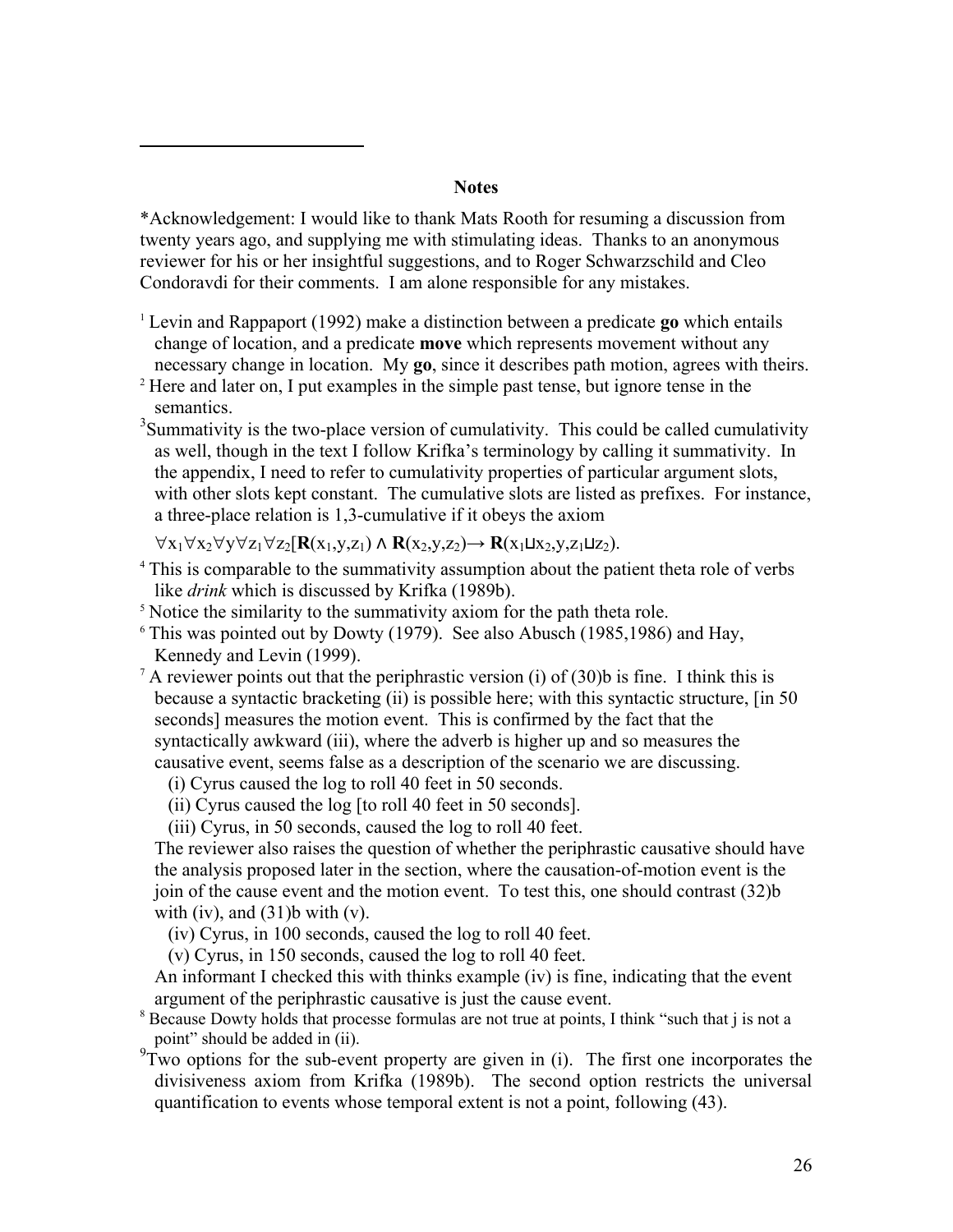(i) Universal sub-event entailment

1

a. P for  $Q = \lambda e[P(e) \wedge Q(\tau(e)) \wedge \forall d[d\sqsubset e \rightarrow P(d)]$ 

b. P for  $Q = \lambda e[P(e) \wedge Q(\tau(e)) \wedge \forall d[d\sqsubseteq e \wedge \neg \textbf{moment}(\tau(e)) \rightarrow P(d)]$ 

In the hacking celebration scenario, the denotation of *Cyrus change the image* satisfies neither version, because  $(d_1 \sqcup m_1) \sqcup ... \sqcup (d_n \sqcup m_n)$  is in the extension,  $d_1$  is not in the extension,  $d_1$  is a proper part of  $(d_1 \sqcup m_1) \sqcup ... \sqcup (d_n \sqcup m_n)$ ,  $d_1$  has temporal extent greater than a point, and we want  $(d_1\sqcup m_1) \sqcup ... \sqcup (d_n\sqcup m_n)$  to be in the extension of *Cyrus change the image for five minutes*.

- <sup>10</sup> It might be reasonable to add the condition  $\tau(d) \equiv \tau(e)$  to the definition of NOapplication, requiring proper containment of temporal projections, in addition to proper containment of events.<br><sup>11</sup> I do not know how close to North-South the alignment of  $10^{th}$  Avenue and the Morrill
- Hall hallway are. For the purpose of the example, I assume that the hallway has a perfect north-south alignment at longitude 77 W, and that  $10<sup>th</sup>$  Avenue has a perfect north-south alignment at longitude 74 W. It is significant for the intuition (or rather

the absence of an intuition) about d⊔e that the hallway and the Avenue are not in one line. If you continued northward along the line of  $10<sup>th</sup>$  Avenue, at the latitude of Ithaca you would be in the vicinity of Albany, which is 200 miles east. 12 There could not be a projected presupposition that every e in the extension of P has a

- sub-event which is also in the extension of P (i.e. that P is non-quantized), because this is not true of the event which won the contest for Cyrus. 13 Maybe (ii) should be strengthened. One could say that the temporal length of an
- element of A could be maximally 1/n of the temporal length of e, to rule out the case of one element of A constituting nearly all of e.
- <sup>14</sup> I hope I am right about Zucchi and White's analysis here. They discuss two analyses, one with an ordinary existential quantifier, and another with a variable-like indefinite, in the sense of Discourse Representation Theory. But it seems to me that also the second version solves the problem with (59) in the syntax-semantics interface, by giving the indefinite scope over the for-adverbial.
- <sup>15</sup> As pointed out by a reviewer, there is also a similarity between Zucchi and White's problem with (59)a and my problem with (38), repeated below. In both cases, a predicate which appears to be a process by semantic criteria can not combine with a for-adverb.
	- (i) # Cyrus changed the image for  $16 \frac{1}{2}$  minutes.

But in my analysis, (i) is in fact not a process predication, namely it is not a DCapplication. According to Zucchi and White, if I understand them correctly, (59)b is a process predicate by semantic criteria, but the *for*-adverb does not get scope over the existential quantification, because of rules of the syntax-semantics interface. I find this convincing, because it seems clear that (59)b would be an activity property if it were a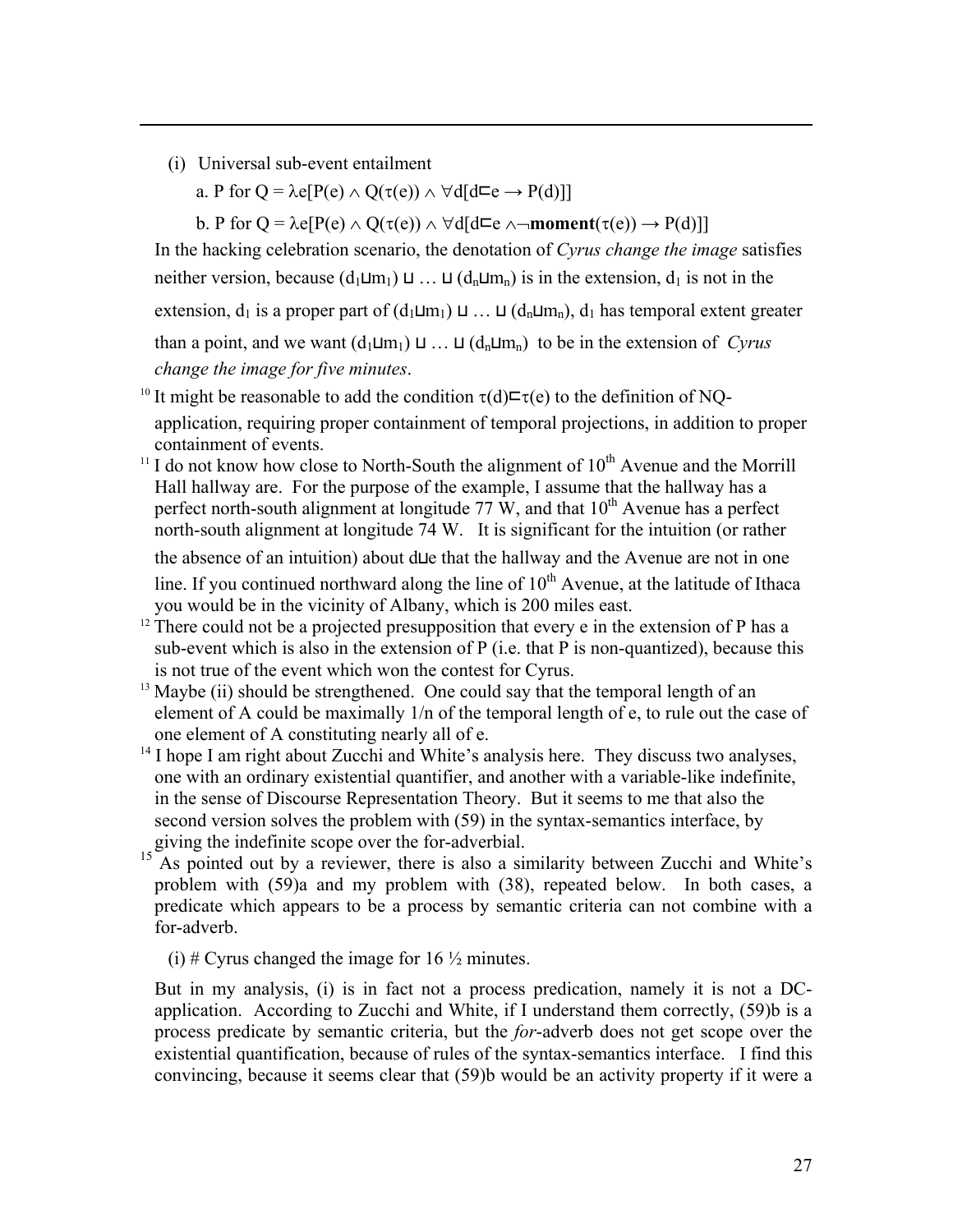unitary piece of meaning, on any reasonable algebraic definition of activity. If this is right, (i) and (59)a are not examples of the same problem. 16 I guess the supposed one-place predicates would be *be located* (underlying *move*) and

something like *appear* underlying the use of *change* in *the image changed*. 17 Here I am reasoning as if the right notion of processhood is non-quantization. But I

1

think a similar point could be made in terms of divisive cumulativity.

#### **References**

- Abusch, D.: 1985. *On Verbs and Times*, Ph.D. dissertation, University of Massachusetts, Amherst. Reproduced by the GLSA, Dept. of Linguistics, University of Massachusetts, Amherst.
- Abusch, D.:1986. 'Verbs of Change. Causation and Time', Center for the Study of Language and Information, Report No.CSLI-86-50. Stanford University.

Bennet, M. and Partee, B. 1978. *Toward the Logic of Tense and Aspect in English*, Indiana University Linguistic Club. Reprinted in: *Compositionality in Formal Semantics: Selected Papers by Barbara Partee*. Rothstein, S. (ed.), Blackwell. Cresswell, M.J.:1985. *Adverbial Modification.* Reidel.

Dowty, D. 1979. *Word Meaning and Montague grammar*. Dordrecht: D. Reidel Publishing Company.

Hay, J. Kennedy, C. and Levin, B.: 1999. 'Scalar Implicatures Underlies Telicity in 'Degree Achievement''. In Proceedings of Salt 9, Matthews, T. and Stvolovitch, D. (eds.). Ithaca, NY: CLC Publications.

- Jackendoff, R. 1991 'Parts and Boundaries', *Cognition* 41, 9-45.
- Jackendoff, R. 1996. 'The Proper Treatment of Measuring out, Telicity, and Perhaps Even Quantification in English'. *Natural Language and Linguistic Theory* 14: 305- 354.
- Krifka, M.: 1989a. *Nominalreferenz und Zeitkonstitution*. Wilhelm Fink Verlag Munchen.
- Krifka, M.: 1989b. 'Nominal Reference, Temporal Constitution and Quantification in Event Semantics', in *Semantics and Contextual Expressions*, Bartch, R. van Benthem, J. and van Emde Boas (eds.). Foris:Dordrecht.
- Krifka, M. 1992. 'Thematic Relations as Links between Nominal Reference and Temporal Constitution', in *Lexical Matters*, Sag, I. and Sabolcsci, A. (eds.), Stanford University.
- Levin, B. and and Rappaport Hovav, M.: 1992. 'The Lexical Semantics of Verbs of Motion: Perspectives from Unaccusativity", in *Thematic Structures: Its Role in Grammar*. In Roca, I. M. (ed.) p. 247-269.
- Lewis, D: 1973a. *Counterfactuals*, Cambridge, Mass:Harvard University Press.

Lewis, D: 1973b: 'Causation', *Journal of Philosophy* 70, 556-567.

- Taylor, B. 1977. 'Tense and Continuity'. *Linguistics and Philosophy* 1, 199-220.
- Verkuyl, H. 1972.: *On the Compositional Nature of the Aspects*. Dordrecht:Reidel.